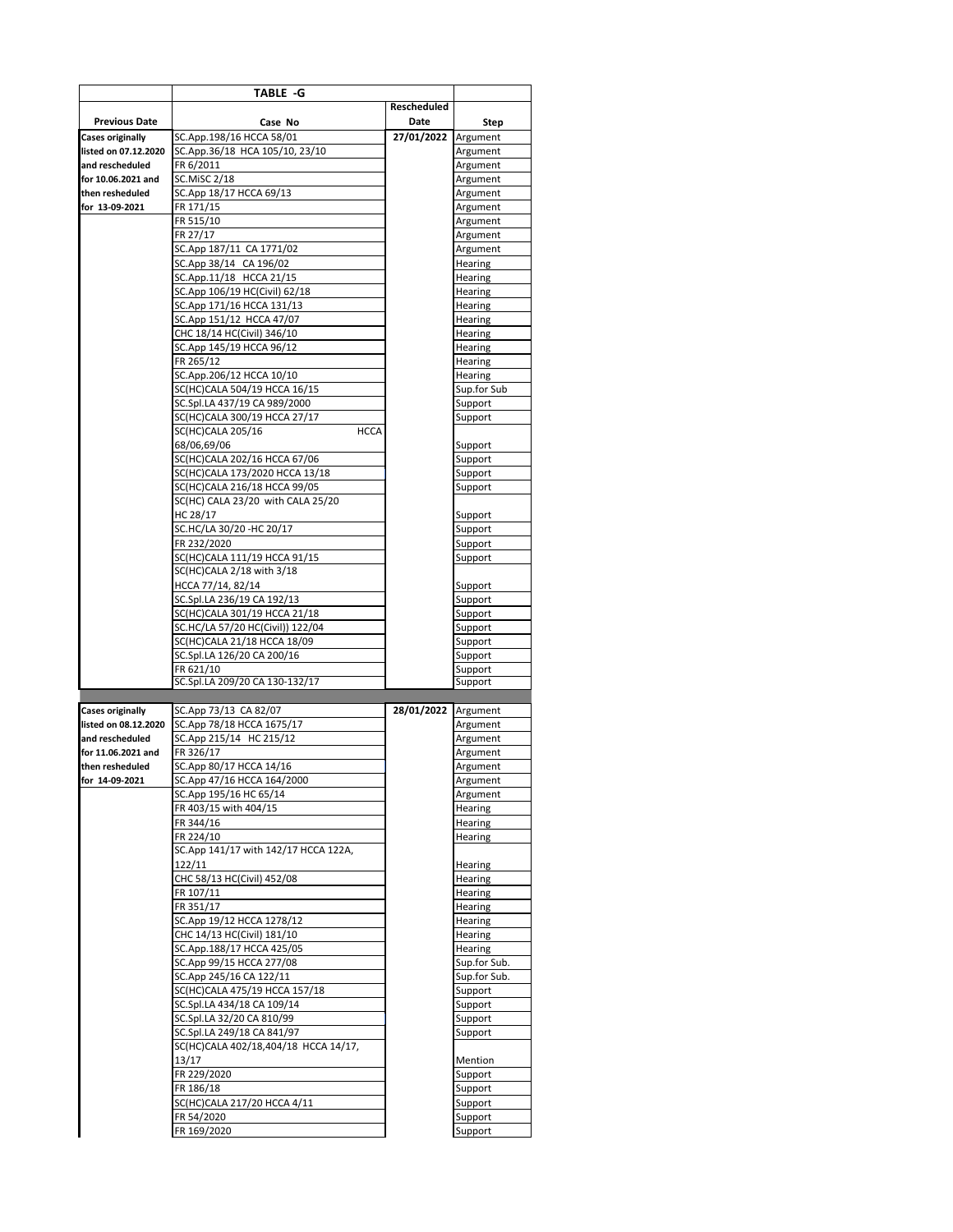| FR 276/2020                       |                     | Support       |
|-----------------------------------|---------------------|---------------|
| FR 32/2020                        |                     | Support       |
| SC(HC)CALA 308/2020 HCCA 247/18   |                     | Support       |
| Sc.Spl.LA 181/2020 CA 244--246/15 |                     | Support       |
| FR 479/12                         |                     | To be Resumed |
|                                   |                     |               |
| SC.App.41/17 HCCA 04/98           | 31/01/2022 Argument |               |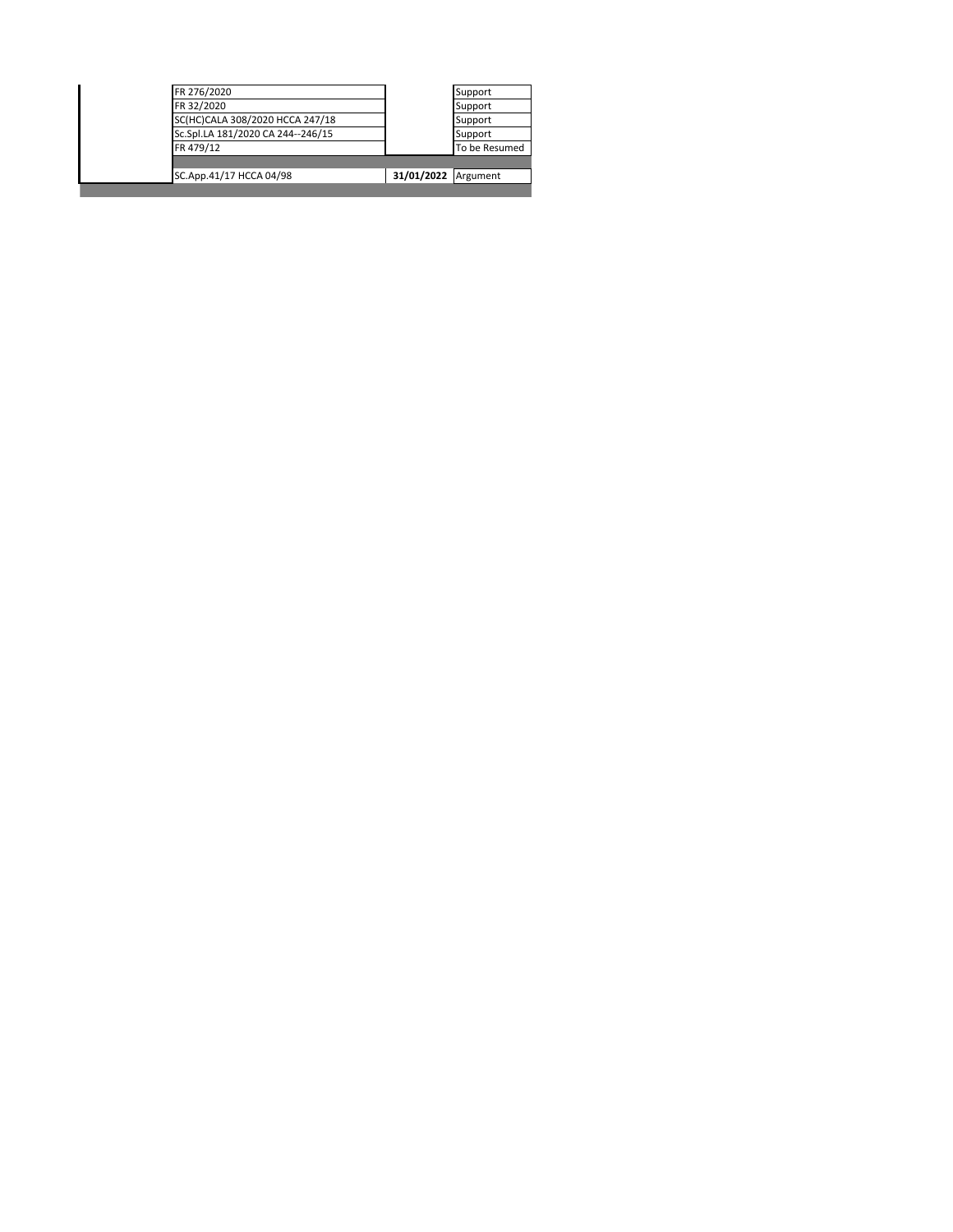| <b>Cases originally</b> | SC.Spl.LA 437/18 HC 26/16     | 31/01/2022 Argument |               |
|-------------------------|-------------------------------|---------------------|---------------|
| listed on 09.12.2020    | SC.Spl.LA 72/17 CA 30/10      |                     | Argument      |
| and rescheduled         | FR 102/17 & FR 103/17         |                     | Argument      |
| for 14.06.2021 and      | SC.App.195/18 HCCA 21/14      |                     | Argument      |
| then resheduled         | FR 415/15                     |                     | Argument      |
| for 15-09-2021          | SC.App.60/13 with 59/13       |                     | Argument      |
|                         | CA 36-40/07                   |                     | Argument      |
|                         | SC.App 197/16 HCCA 206/09     |                     | Argument      |
|                         | SC.App 105/15 HCCA 6313/02    |                     | Argument      |
|                         | SC.App.136/16 HCCA 984/12     |                     | Argument      |
|                         | CHC 34/02 HC(Civil) 12/01     |                     | Hearing       |
|                         | SC.App.59/15 HCCA 70/05       |                     | Hearing       |
|                         | FR 412/15                     |                     | Hearing       |
|                         | SC.App 76/15 HCCA 03/10       |                     | Hearing       |
|                         | FR 700/12                     |                     | Hearing       |
|                         | FR 399/17                     |                     | Hearing       |
|                         | SC.App 201/15 HCCA 221/06     |                     | Hearing       |
|                         | SC(HC)CALA 22/19 HCCA 35/16   |                     | Sup.for Sub   |
|                         | SC(HC)CALA 47/20 HCCA 16/16   |                     | Sup.for Sub   |
|                         | SC(HC)CALA 444/19 HCCA 331/15 |                     | Support       |
|                         | SC(HC)CALA 69/20 HCCA 53/19   |                     | Support       |
|                         | SC(HC)CALA 392/18 with 397/18 |                     | Support       |
|                         | HCCA 56/16, 57/16             |                     | Support       |
|                         | SC(HC)CALA 224/20 HCCA 74/18  |                     | Support       |
|                         | FR 90/19                      |                     | Support       |
|                         | SC(HC)CALA 340/19 HCCA 98/15  |                     | Support       |
|                         | FR 187/2020                   |                     | Support       |
|                         | FR 28/14                      |                     | Support       |
|                         | SC.Spl.LA 212/20 CA 200/18    |                     | Support       |
|                         | FR 9/2020 & 10/2020           |                     | Support       |
|                         | FR 63/18                      |                     | To be Resumed |
|                         | SC.App.192/18 HCCA 29/17      |                     | To be Resumed |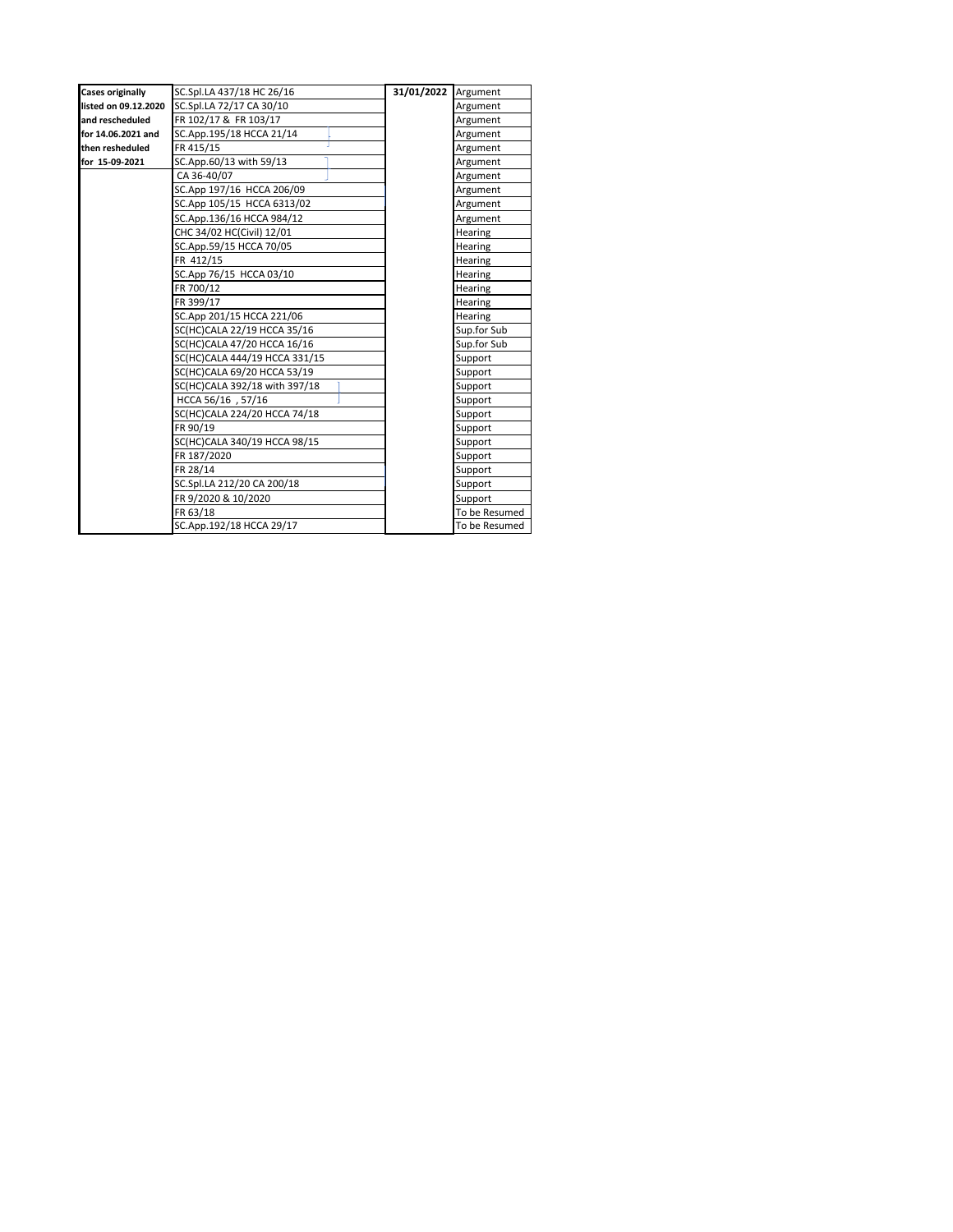| <b>Cases originally</b> | FR 32/16, 34/16, 36/16 & 33/16      | 01/02/2022 | Argument       |
|-------------------------|-------------------------------------|------------|----------------|
| listed on 10.12.2020    | FR 38/17                            |            | Argument       |
| and rescheduled         | SC.App.138/09 HCCA 45/08            |            | Argument       |
| for 15.06.2021 and      | SC.App 136/10 HCCA 138/07           |            | Argument       |
| then resheduled         | SC.App 191/18 HCCA 42/11            |            | Argument       |
| for 16-09-2021          | CHC 4/13 HC(Civil) 26/05            |            | Argument       |
|                         | CHC 22/14 HC(civil) 121/05          |            | Argument       |
|                         | FR 107/16                           |            | Argument       |
|                         | SC.App 40/12 HCCA 07/04             |            | Argument       |
|                         | SC.APP 181/18 CHC 272/17            |            | Argument       |
|                         | SC.App.86/18 HCCA 105/14            |            | Hearing        |
|                         | SC.App.188/16 with 189/16 HC 321/12 |            | <b>Hearing</b> |
|                         | SC.App 241/16 HCCA 173/10           |            | Hearing        |
|                         | SC.App 41/18 HCCA 55/12             |            | <b>Hearing</b> |
|                         | SC.App 183/11 HCCA 75/10            |            | <b>Hearing</b> |
|                         | SC.App 92/14 HCCA 968/12            |            | <b>Hearing</b> |
|                         | FR 524/12                           |            | <b>Hearing</b> |
|                         | FR 398/08                           |            | <b>Hearing</b> |
|                         | SC.Spl.LA 248/19 CA 1332/2000       |            | Sup.for Sub.   |
|                         | SC(HC)CALA 445/19 HCCA 06/16        |            | Support        |
|                         | SC(HC)CALA 146/20 HCCA 52/17        |            | Support        |
|                         | SC.Spl.LA 451/19 HC 124/15          |            | Support        |
|                         | SC.HC/LA 56/20 HC 384/19            |            | Support        |
|                         | SC.Spl.LA 5/19 CA 212/11            |            | Support        |
|                         | SC.Spl.LA 97/20 CA 66/2013          |            | Support        |
|                         | SC(HC)CALA 238/20 HCCA 64/17        |            | Support        |
|                         | SC.Spl.LA 366/18 CA 1800/06         |            | Support        |
|                         | SC(HC)CALA 261/20 HCCA 243/19       |            | Support        |
|                         | SC(HC)CALA 254/20 HCCA 221/15       |            | Support        |
|                         | FR 271/20                           |            | Support        |
|                         | SC(HC)CALA 17/2020 HCCA 25/18       |            | Support        |
|                         | SC.Spl.LA 182/20 HC.ALT 15/19       |            | Support        |
|                         | FR 382/19                           |            | Support        |
|                         | FR 40/2018 & 60/2018                |            | Support        |
|                         | SC.App.75/15 CA 20/2000             |            | Support        |
|                         | FR 382/13                           |            | To be Resumed  |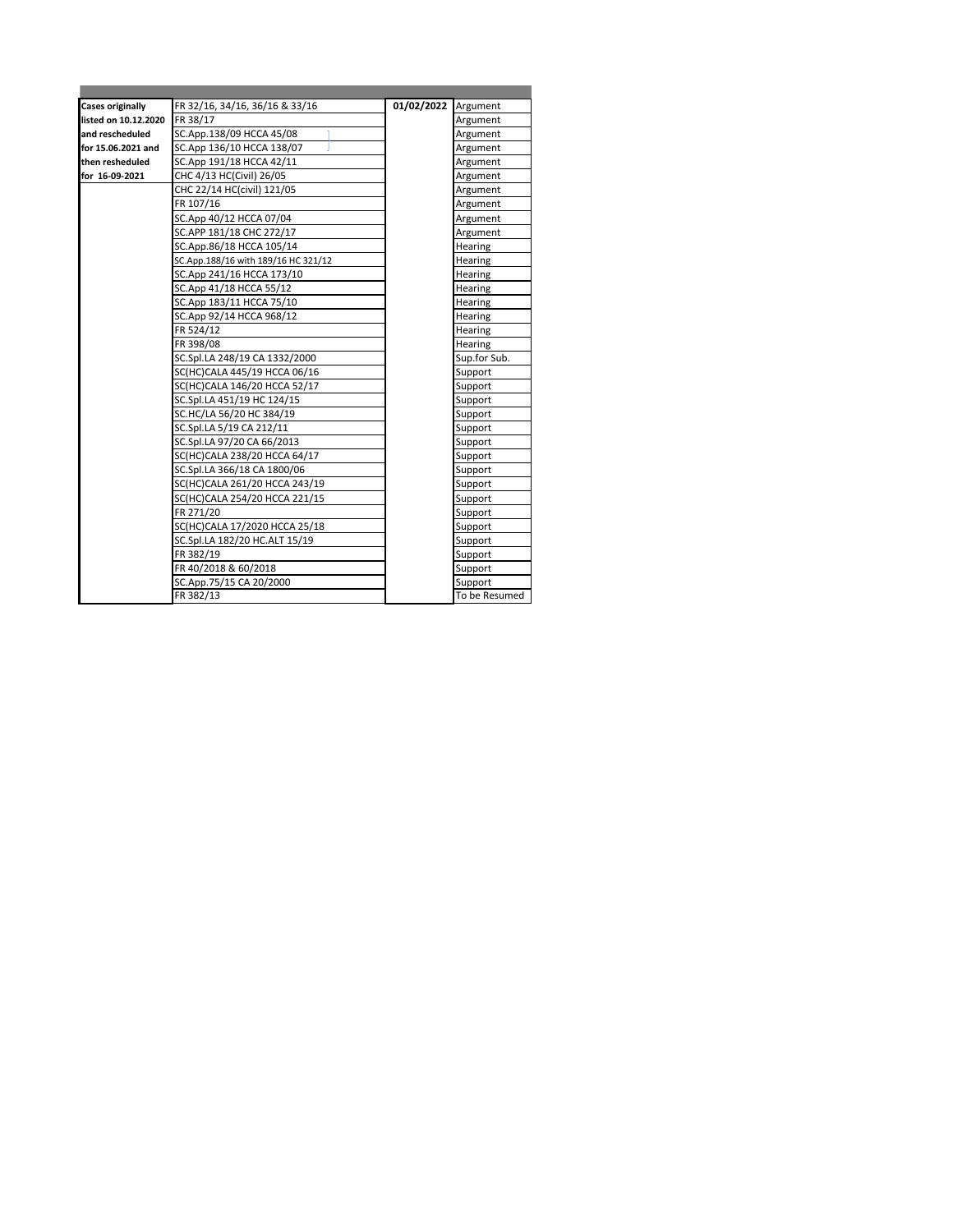| <b>Cases originally</b> | SC.App.170/16 HC 9/10          | 02/02/2022 | Argument    |
|-------------------------|--------------------------------|------------|-------------|
| listed on 11.12.2020    | SC.App.148/17 HCCA 178/10      |            | Argument    |
| and rescheduled         | SC.App 121/11 HCCA 77/07       |            | Argument    |
| for 16.06.2021 and      | FR 233/18                      |            | Argument    |
| then resheduled         | SC.App 71/15 HCCA 15/12        |            | Argument    |
| for 17-09-2021          | SC.App 66/14 HCCA 147/08       |            | Argument    |
|                         | SC.App.172/11 HCCA 07/07       |            | Argument    |
|                         | CHC 16/14 HC 548/09            |            | Argument    |
|                         | CHC 09/14 HC(Civil) 331/11     |            | Argument    |
|                         | FR 202/16                      |            | Hearing     |
|                         | SC.App 162/17 CA 103/99        |            | Hearing     |
|                         | SC.App 158/17 HCCA 223/09      |            | Hearing     |
|                         | SC.App 27/16 HCCA 156/07       |            | Hearing     |
|                         | FR 61/19                       |            | Hearing     |
|                         | SC(HC)CALA 99/20 HCCA 31/18    |            | Sup.for Sub |
|                         | SC.App 75/16 CA 1010/96        |            | Sup for Sub |
|                         | SC(HC)CALA 46/17 HCCA 23/12    |            | Sup.for Sub |
|                         | SC(HC)CALA 145/2020 HCCA 31/18 |            | Support     |
|                         | SC.Spl.LA 07/19 CA 164/13      |            | Support     |
|                         | SC(HC)CALA157/20 HCCA 99/16    |            | Support     |
|                         | SC.Spl.LA 331/19 CA 813/2000   |            | Support     |
|                         | SC(HC)CALA 447/13 HCCA 74/08   |            | Support     |
|                         | SC(HC)CALA 83/20 HCCA 183/19   |            | Support     |
|                         | SC(HC)CALA 434/19 HC 23/18     |            | Support     |
|                         | SC.HC/LA 45/20 CHC 484/18      |            | Support     |
|                         | SC(HC)CALA 287/19 HCCA 67/17   |            | Support     |
|                         | SC(HC)CALA 304/17 HCCA 20/17   |            | Support     |
|                         | SC.Spl.LA 56/20 CA 26/18       |            | Support     |
|                         | SC(HC)CALA 268/20 HCCA 24/17   |            | Support     |
|                         | SC.Spl.LA 456/19 HCCA 21/14    |            | Support     |
|                         | SC(HC)CALA 151/19 HCCA 79/12   |            | Support     |
|                         | FR 97/14                       |            | Support     |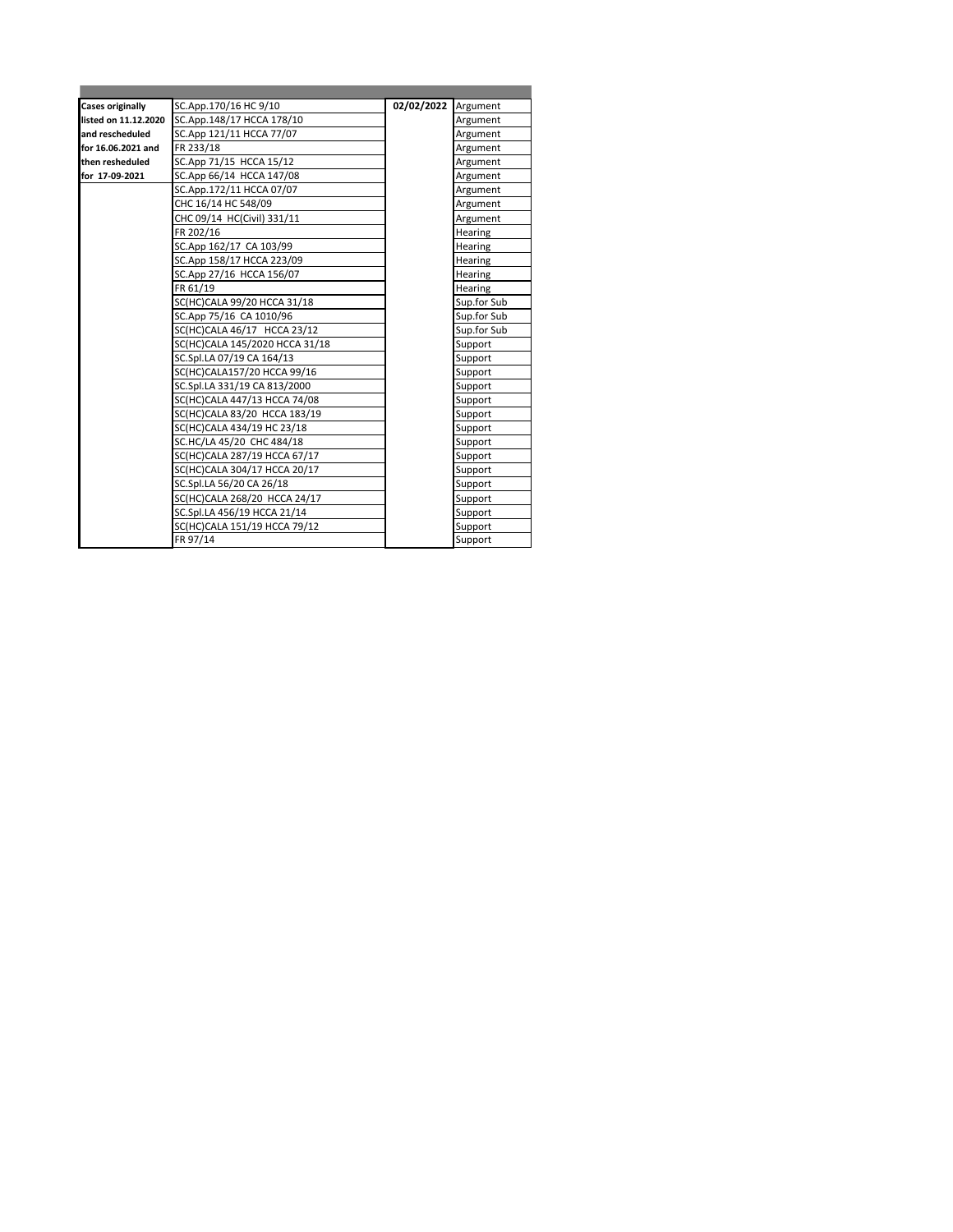| <b>Cases originally</b> | SC.App.18/19 HCCA 60/14            | 03/02/2022 | Argument     |
|-------------------------|------------------------------------|------------|--------------|
| listed on 14.12.2020    | SC.App. 122/16 HCCA 1445/13        |            | Argument     |
| and rescheduled         | SC.App 108/17 CA 38/16             |            | Argument     |
| for 17.06.2021 and      | Sc.App 177/18 HCCA 113/14          |            | Argument     |
| then resheduled         | FR 305/17                          |            | Argument     |
| for 21-09-2021          | SC.App 172/14 CA 351/07            |            | Argument     |
|                         | FR 135/2020                        |            | Argument     |
|                         | SC.App 53/14 CA 02/08              |            | Argument     |
|                         | SC.App 47/13 HCCA 219/12           |            | Hearing      |
|                         | SC.App 166/15 HCCA 66/11           |            | Hearing      |
|                         | FR 210/16                          |            | Hearing      |
|                         | SC.App 233/14 CA 147/02            |            | Hearing      |
|                         | SC.App.101/12 HCCA 11/11           |            | Hearing      |
|                         | FR 189/2020                        |            | Hearing      |
|                         |                                    |            | Settlement / |
|                         | CHC 57/12 HCCA 249/05              |            | Argument     |
|                         | SC(HC)CALA 290/19 HCCA 112/16      |            | Support      |
|                         | SC.HC/LA 95/19 HC 48/13            |            | Support      |
|                         | FR 84/2020                         |            | Support      |
|                         | FR 395/19                          |            | Support      |
|                         | SC(HC)CALA 462/19 HCCA 63/17       |            | Support      |
|                         | FR 112/20, 113/20, 114/20 & 136/20 |            | Support      |
|                         | SC(HC)CALA 35/20 HCCA 6/19         |            | Support      |
|                         | SC.Spl.LA 112/20 CA 540/19         |            | Support      |
|                         | FR 76/2020                         |            | Support      |
|                         | SC(HC)CALA 234/18 HCCA 2/18        |            | Support      |
|                         | SC.FR 237/2020                     |            | Support      |
|                         | SC.Spl.LA 128/20 CA 119/20         |            | Support      |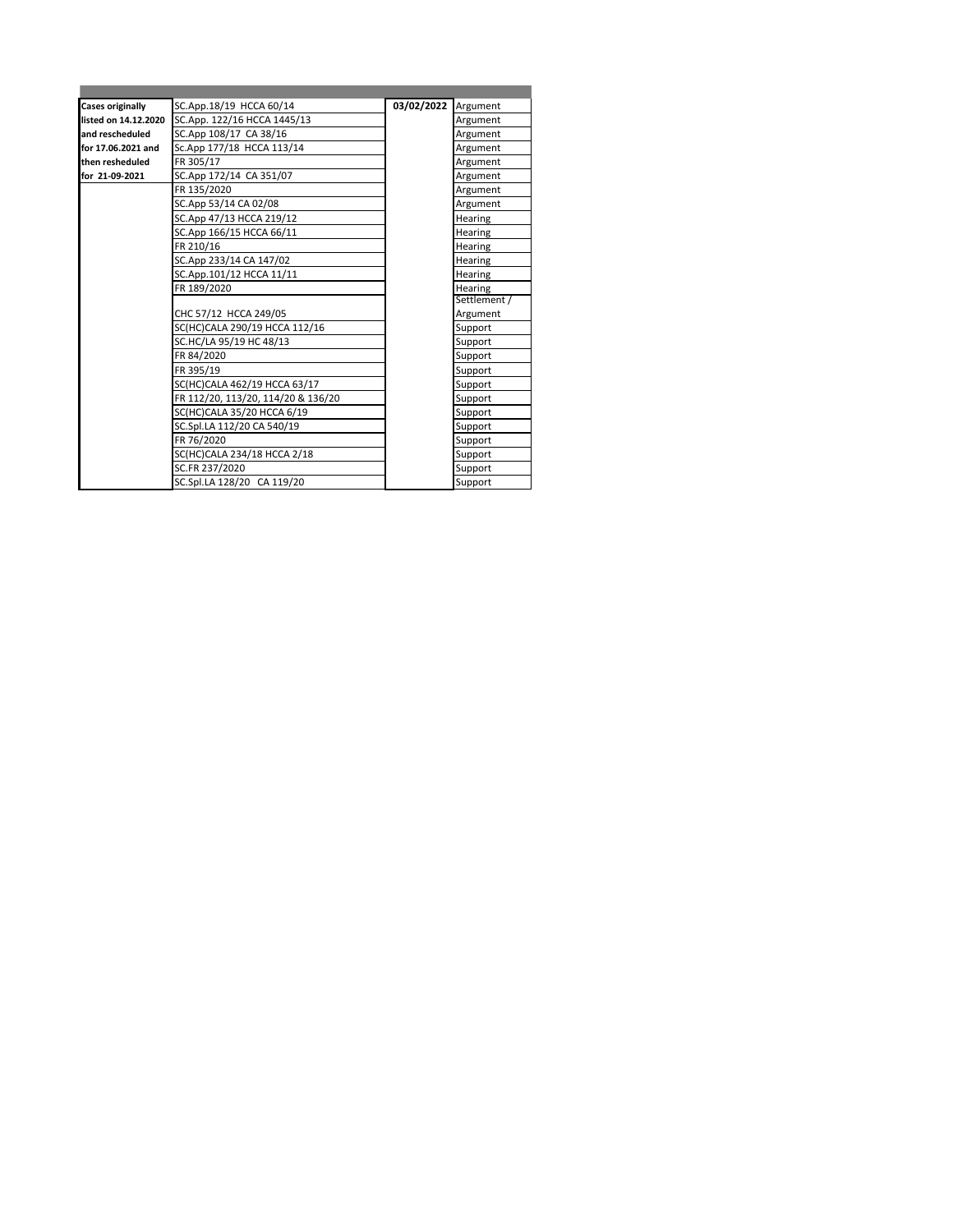| <b>Cases originally</b> | FR 545/11                       | 07/02/2022 | Argument |
|-------------------------|---------------------------------|------------|----------|
| listed on 15.12.2020    | FR 254/16                       |            | Argument |
| and rescheduled         | SC.App 82/17 CA 986/98          |            | Argument |
| for 18.06.2021 and      | SC.App 192/15 HCCA 44/09        |            | Argument |
| then resheduled         | SC.App 159/14 HCCA 83/08        |            | Argument |
| for 22-09-2021          | SC.App 225/14 HC 24/11          |            | Argument |
|                         | SC.App 40/15 HCCA 736/10        |            | Argument |
|                         | SC.App 179/17 HCCA 67/11        |            | Argument |
|                         | FR 391/13                       |            | Argument |
|                         | SC.App 39/18 CA 49/06           |            | Argument |
|                         | FR 155/11                       |            | Argument |
|                         | SC.App 125/14 HCCA 84/03        |            | Hearing  |
|                         | FR 187/16                       |            | Hearing  |
|                         | SC.App 85/18 HCCA 58/14         |            | Hearing  |
|                         | SC.App 200/18 HC(Civil) 100/15  |            |          |
|                         | SC.App 200A/18 HC(Civil) 101/15 |            | Hearing  |
|                         | SC.App 200B/18 HC(Civil) 89/06  |            |          |
|                         | SC.App 200C/18 HC(civil) 89/16  |            |          |
|                         | FR 591/12                       |            | Hearing  |
|                         | SC(HC)CALA 117/18 HCCA 01/16    |            | Support  |
|                         | SC(HC)CALA 166/20 HCCA 37/18    |            | Support  |
|                         | SC(HC)CALA 136/20 HCCA 286/15   |            | Support  |
|                         | SC.Spl.LA 233/19 CA 1175/20     |            | Support  |
|                         | Sc.Spl.LA 30/2020 CA 6/08       |            | Support  |
|                         | SC.Spl.LA 133/2020 CA 117/15    |            | Support  |
|                         | SC.Spl.LA 160/20 CA 1222/2000   |            | Support  |
|                         | FR 266/2020                     |            | Support  |
|                         | SC.Spl.LA 136/20 with 133/20    |            |          |
|                         | CA 106/2012                     |            | Support  |
|                         | SC.HC/LA 35/20 HC(Civil) 150/12 |            | Support  |
|                         | SC(HC)CALA 274/2020 HCCA 15/17  |            | Support  |
|                         | SC(HC)CALA 275/2020 HCCA 16/17  |            | Support  |
|                         | SC(HC)CALA 277/19 HCCA 43/17    |            | Support  |
|                         | SC.Spl.LA 202/2020 CA 182/13    |            | Support  |
|                         | SC.HC/LA 98/20 HC.ALT 3/19      |            | Support  |
|                         | SC.HC/LA 94/20 CHC 75/14        |            | Support  |
|                         | FR 323/2019                     |            | Support  |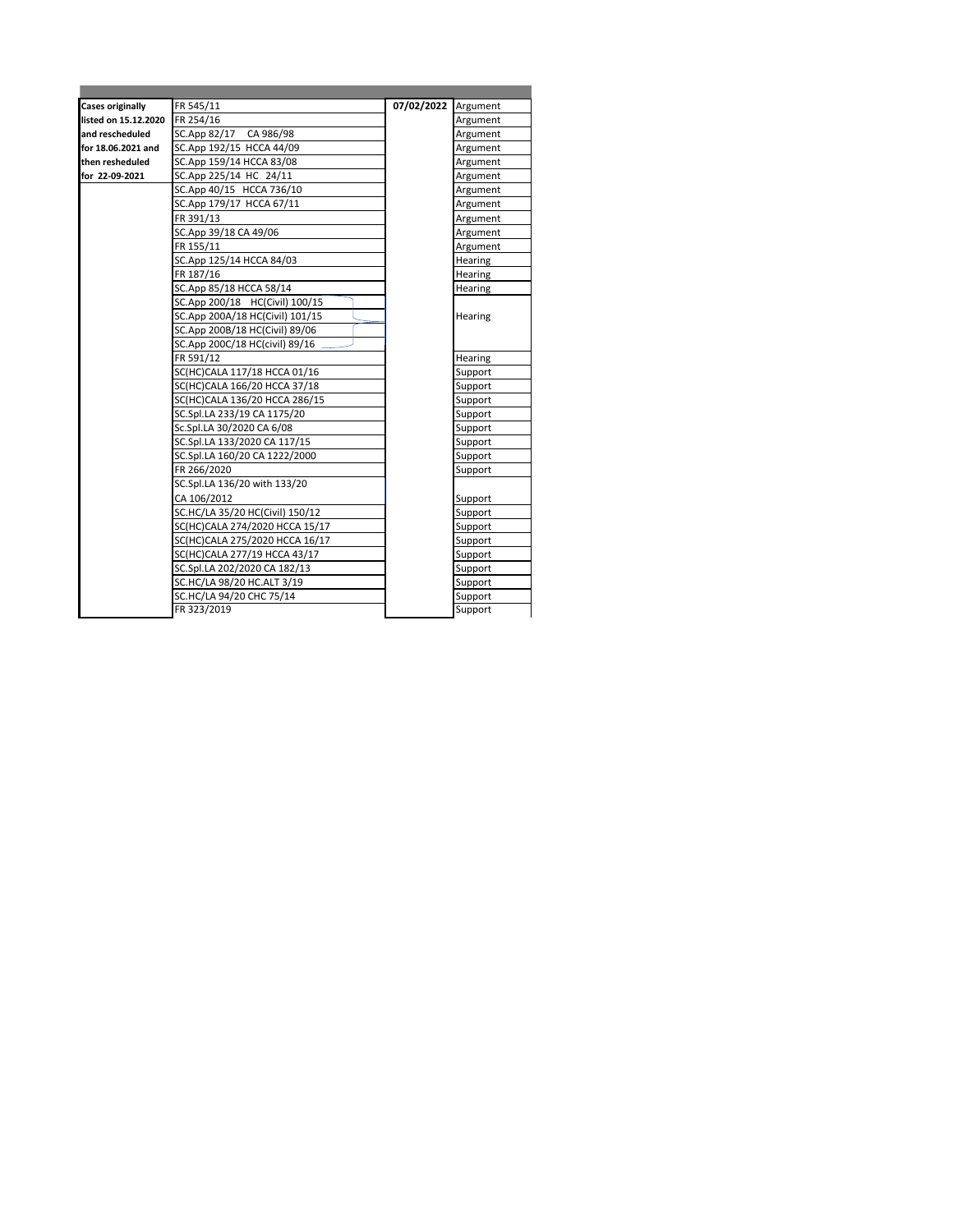| <b>Cases originally</b> | FR 123/13                      | 08/02/2022 | Argument     |
|-------------------------|--------------------------------|------------|--------------|
| listed on 16.12.2020    | FR 274/16                      |            | Argument     |
| and rescheduled         | SC.App 01/16 CA 111/99         |            | Argument     |
| for 21.06.2021 and      | FR 275/14                      |            | Argument     |
| then resheduled         | CHC 69/13 HC(Civil) 4/10       |            | Argument     |
| for 23-09-2021          | SC.App 54/16 HCCA 30/09        |            | Argument     |
|                         | SC.App 212/17 CA 2084/04       |            | Argument     |
|                         | FR 330/15                      |            | Argument     |
|                         | SC.App 152/16 HCCA 38/14       |            | Hearing      |
|                         | SC.App 31/2020 HCCA 32/17      |            | Hearing      |
|                         | SC.App 132/19 HCCA 24/14       |            | Hearing      |
|                         | SC.Contempt 4/19               |            | Inquiry      |
|                         | SC.App 129/16 HCCA 103/09      |            | Sup. For Sub |
|                         | SC.Spl.LA 50/2020 CA 310/14    |            | Support      |
|                         | SC.Spl.LA 48/18 CA 120/05      |            | Support      |
|                         | SC(HC)CALA 140/15 HCCA 153/09  |            | Support      |
|                         | SC(HC)CALA 439/18 HCCA 9/17    |            | Support      |
|                         | SC.Spl.LA 412/19 HC 57/17      |            | Support      |
|                         | SC(HC)CALA 177/20 HCCA 148/16  |            | Support      |
|                         | FR 150/19                      |            | Support      |
|                         | FR 21/2020                     |            | Support      |
|                         | SC.HC/LA 96/19 CHC 229/18      |            | Support      |
|                         | SC(HC)CALA 283/2020 HCCA 12/17 |            | Support      |
|                         | CHC 01/2017 HCCA 293/11        |            | Support      |
|                         | SC.Spl.LA 153/20 CA 276/14     |            | Support      |
|                         | SC.Spl.LA 154/20 CA 294/14     |            | Support      |
|                         | SC.Spl.LA 377/18 HC 5151       |            | Support      |
|                         | SC.Spl.LA 70/19 CA 321/18      |            | Support      |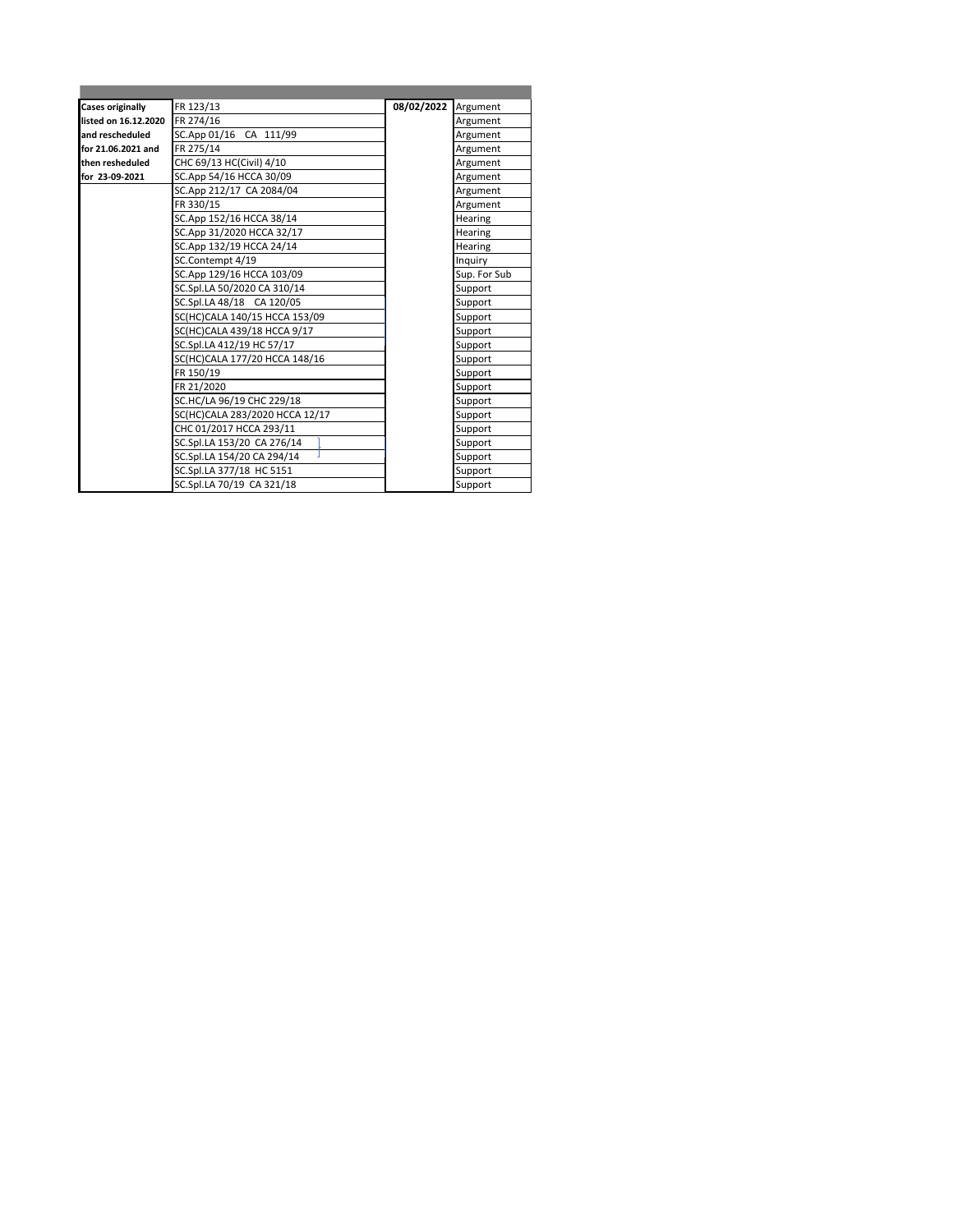| <b>Cases originally</b> | SC.App 21/19 HCCA 306/14       | 09/02/2022 | Argument     |
|-------------------------|--------------------------------|------------|--------------|
| listed on 17.12.2020    | SC.App 57/17 HCCA 615/12       |            | Argument     |
| and rescheduled         | SC.App 131/11 HCCA 438/10      |            | Argument     |
| for 22.06.2021 and      | SC.App 84/18 CA 5/13           |            | Argument     |
| then resheduled         | SC(HC)CALA 404/19 HCCA 37/19   |            | Argument     |
| for 24-09-2021          | SC.App 128/14 CA 70/19         |            | Hearing      |
|                         | SC.App 176/17 HC(Civil) 338/12 |            | Hearing      |
|                         | SC(HC)CALA 04/19 HCCA 34/15    |            | Inquiry      |
|                         | SC.App.167/13 HCCA 19/09       |            | Hearing      |
|                         | SC.App 17/08 with 14/08        |            |              |
|                         | HCCA 1218/98                   |            | Argument     |
|                         | SC(HC)CALA 154/20 HCCA 122/11  |            | Support      |
|                         | SC.REV. 2/19 HCCA 64/13        |            | Support      |
|                         | SC(HC)CALA 486/19 HCCA 26/17   |            | Support      |
|                         | SC.App.14/20 CA 106/13         |            | Sup.for Sub. |
|                         | SC(HC)CALA 495/19 HCCA 313/15  |            | Support      |
|                         | SC.Spl.LA 183/18 CA 160/18     |            | Support      |
|                         | SC.App.22/2020 CA 86/09        |            | Argument     |
|                         | SC.Spl.LA 189/20 CA 261/17     |            | Support      |
|                         | SC.HC/LA 42/20 HC 482/19       |            | Support      |
|                         | SC.Spl.LA 34/18 CA 210/14      |            | Support      |
|                         | SC(HC)CALA 158/18 HCCA 36/17   |            | Support      |
|                         | SC.App 106/13 HCCA 159/02      |            | Sup.for Sub. |
|                         | SC(HC)CALA 167/20 HCCA 269/15  |            | Sup.for Sub. |
|                         | SC(HC)CALA 278/20 HCCA 54/2018 |            | Support      |
|                         | FR 304/2020                    |            | Support      |
|                         | SC Rule 14/2000                |            | Inquiry      |
|                         | SC. APP 242/17 CA 249/2013     |            | Argument     |
|                         | SC.HC/LA 83/20 CHC 43/09       |            | Support      |
|                         | SC(HC)CALA 198/20 with         |            | Support      |
|                         | CALA 119/19 HCCA 4/16          |            | Support      |
| <b>Cases originally</b> |                                |            |              |
| listed on 18.12.2020    | SC(HC)CALA 259/20 HCCA 15/20   |            | Support      |
| and rescheduled         |                                |            |              |
| for 23.06.2021 and      |                                |            |              |
| then resheduled         |                                |            |              |
| for 24-09-2021          |                                |            |              |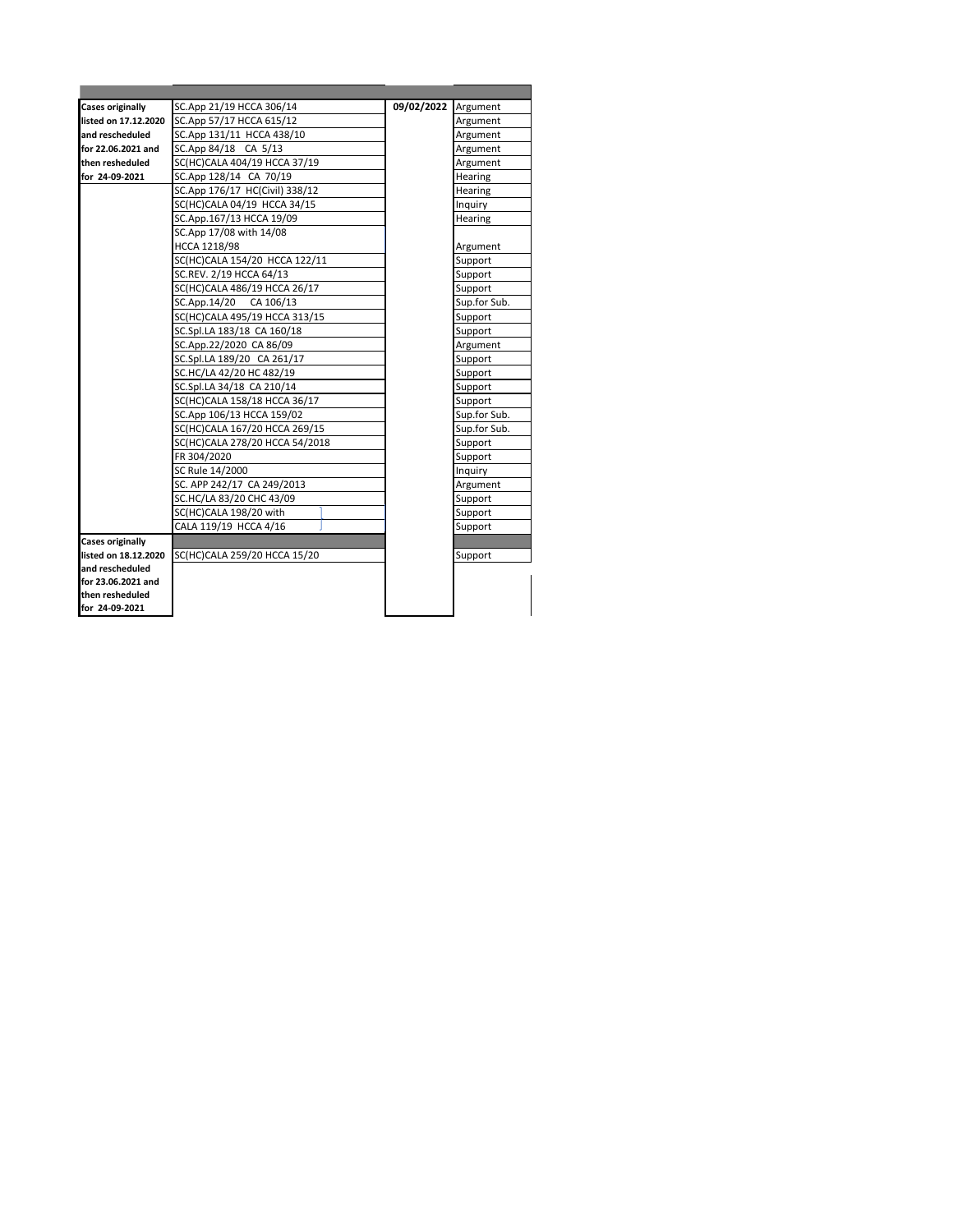| <b>Cases originally</b> | SC.App 132/2012 HCCA 01/2008      | 10/02/2022 | Argument         |
|-------------------------|-----------------------------------|------------|------------------|
| listed on 10-05-2021    | SC.App 03/2013 HC(Civil) 127/2009 |            | Argument         |
| and rescheduled         | SC.App 164/2016 HCCA 431/2007     |            | Argument         |
| for 27-09-2021          | SC.App 94/2018 HCCA 26/15         |            | Argument         |
|                         | SC.App 113/2018 HCCA 1609/15      |            | Argument         |
|                         | SC.App. 87/2020 HCCA 62/2015      |            | Argument         |
|                         | SC.App 115/2020 HCCA 1186/18      |            | Argument         |
|                         | FR 546/2012                       |            | Argument         |
|                         | Sc.App 151/2015 HCCA 209/2002     |            | Hearing          |
|                         | FR 19/17                          |            | Hearing          |
|                         | FR 330/2016                       |            | Hearing          |
|                         | FR 463/2019                       |            | Hearing          |
|                         | SC.App.16/2018 HC 437/2016        |            | Hearing          |
|                         | SC.App.8/2017 HCCA 45/2012        |            | Hearing          |
|                         | SC.Contempt 3/2020                |            | Inquiry          |
|                         | SC.Spl.LA 157/2017 HC 53/2014     |            | Support          |
|                         | SC.Spl.LA 323/2019 CA 69/2016     |            | Support          |
|                         | SC(HC)CALA 379/2020 HCCA 44/2019  |            | Support          |
|                         | SC.Spl.LA 15/2021 HC 45/2018      |            | Support          |
|                         | SC(HC)CALA 348/2020 HCCA 4/2015   |            | Support          |
|                         | FR 171/2020                       |            | Support          |
|                         | FR 326/2019                       |            | Support          |
|                         | SC.Spl.LA 341/2019 CA 204/2017    |            | Support          |
|                         | SC(HC)CALA 404/2020 HCCA 66/2018  |            | Support          |
|                         | FR 373/2017 with 402/2017         |            | Support          |
|                         | SC(HC)CALA 97/2021 HCCA 41/2019   |            | Support          |
|                         | FR 343/2020                       |            | Support          |
|                         | SC(HC)CALA 363/2018 HCCA 174/2014 |            | Support          |
|                         | SC.HC/LA 81/2019 CHC 51/2009/CO   |            | Support          |
|                         | SC(HC)CALA 390/2020 HCCA 4/2019   |            | Support          |
|                         | FR 8/2021                         |            | Support          |
|                         | FR 124/2021                       |            | Support          |
|                         | FR 119/2021                       |            | Support          |
|                         | SC.Spl.LA 42/2017 HC 159/14       |            | Support          |
|                         | SC.Spl.LA 159/2017 HC 53/2014     |            | Support          |
|                         | SC(HC)CALA 120/2020 HCCA 3/2018   |            | Support for Sub. |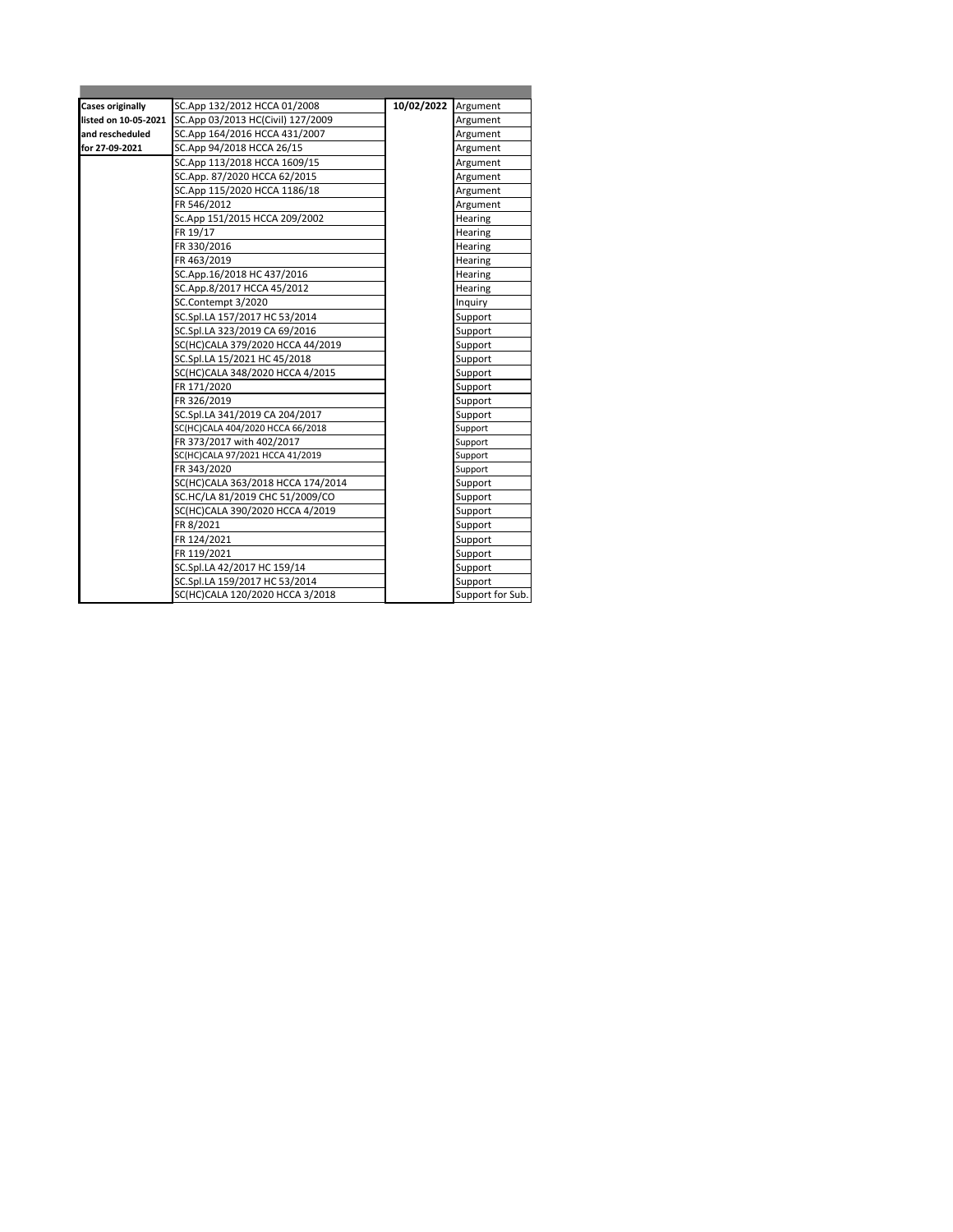| <b>Cases originally</b> | SC.App 22/2018 HCCA 24/2012                   | 11/02/2022 | Argument         |
|-------------------------|-----------------------------------------------|------------|------------------|
| listed on 11-05-2021    | SC.App. 170/2019 HCCA 12/2014                 |            | Argument         |
| and rescheduled         | FR 37/2018                                    |            | Argument         |
| for 28-09-2021          | SC.App.3/19 with 3A/19,3B/19 & 3C/19 CA140/14 |            | Argument         |
|                         | SC.App.87/2019 HCCA 7/2016                    |            | Argument         |
|                         | FR 237/2012                                   |            | Argument         |
|                         | SC.App. 124/2018 HCCA 16/2012                 |            | Argument         |
|                         | FR 105/2017                                   |            | Argument         |
|                         | SC.App 76/2017 HCCA 120/2006                  |            | Argument         |
|                         | SC.App. 81/2017 CA 87/2012                    |            | Hearing          |
|                         | SC.App. 3A/2019 CA(PHC)151/2014               |            | Hearing          |
|                         | SC.App. 3B/2019 CA(PHC)152/2014               |            | Hearing          |
|                         | SC.App. 3C/2019 CA(PHC)153/2014               |            | Hearing          |
|                         | SC.Contempt 3/2020                            |            | Inquiry          |
|                         | SC(HC)CALA 250/19 with 255/19 HCCA            |            |                  |
|                         | 258/15                                        |            | Support          |
|                         | SC.HC/LA 14/2018 CHC 331/2017/MR              |            | Support          |
|                         | SC(HC)CALA 199/2020 HCCA 37/2010              |            | Support          |
|                         | SC(HC)CALA 176/2019 HCCA 79/2013              |            | Support          |
|                         | SC.Spl.LA 19/2021 HC 20/2019                  |            | Support          |
|                         | FR 395/2015                                   |            | Support          |
|                         | SC(HC)CALA 233/2020 HCCA 66/2018              |            | Support          |
|                         | SC(HC)CALA 317/2020 HCCA 31/2019              |            | Support          |
|                         | SC.Spl.LA 22/2021 HCJ 221/2019                |            | Support          |
|                         | SC(HC)CALA 105/2021 HCCA 48/2020              |            | Support          |
|                         | FR 53/2021                                    |            | Support          |
|                         | FR48/2021                                     |            | Support          |
|                         | SC(HC)CALA 209/20 HCCA 57/17 with CALA 01/21  |            | Support          |
|                         | FR 92/2021                                    |            | Support          |
|                         | SC.Misc 7/2019                                |            | Support          |
|                         | SC.App. 105/2012 HCCA 120/2004                |            | Support for Sub. |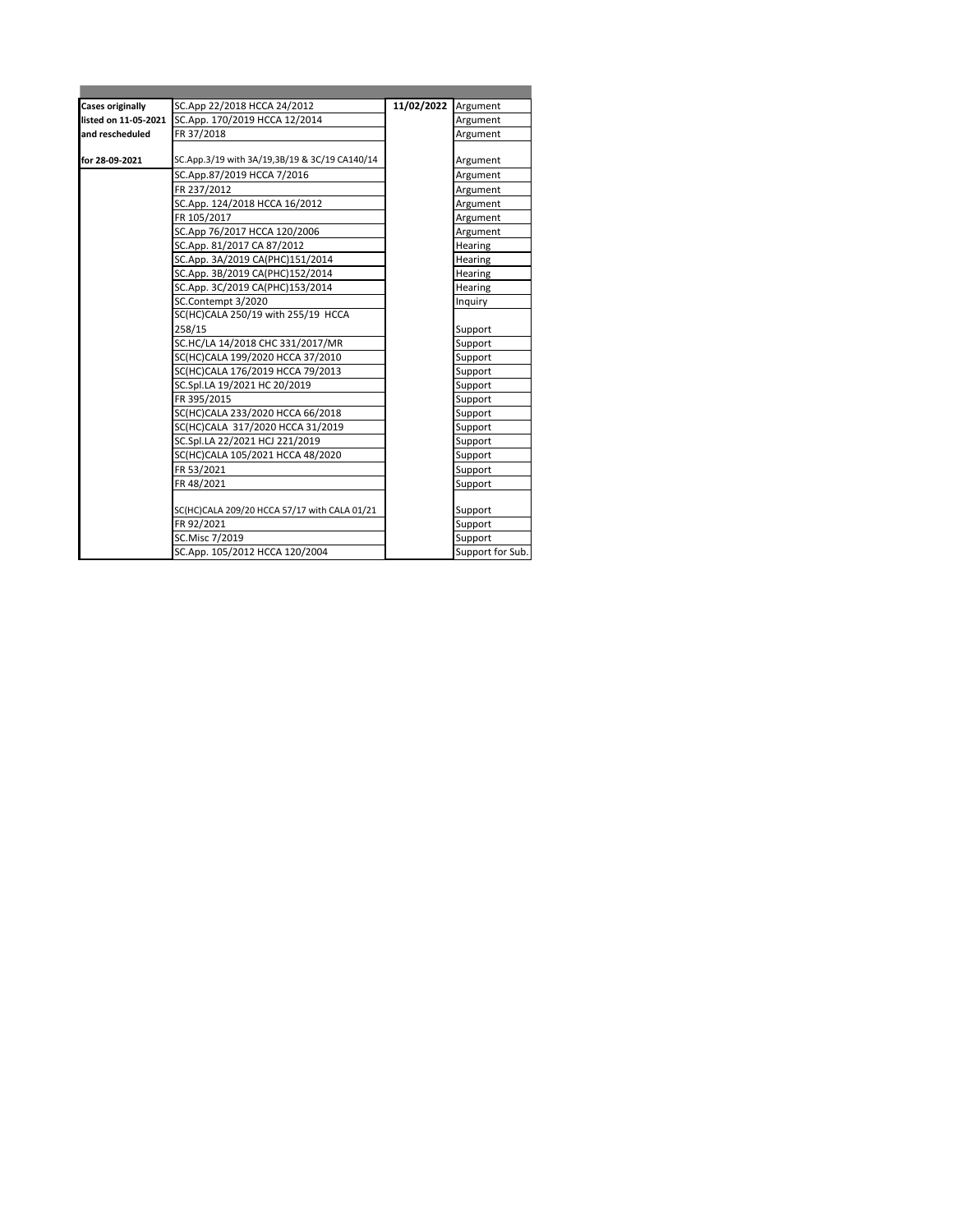| <b>Cases originally</b> | SC.App.103/2019 HCCA 975/2012    | 14/02/2022 Argument |                  |
|-------------------------|----------------------------------|---------------------|------------------|
| listed on 12-05-2021    | FR 260/2019                      |                     | Argument         |
| and rescheduled         | SC.App.77/2014 HCCA 113/2008     |                     | Argument         |
| for 29-09-2021          | FR 301/2018                      |                     | Hearing          |
|                         | SC.App.4/19 with 5/19 & 6/19     |                     |                  |
|                         | HCCA 151/10A,151/10B,151/10      |                     | Hearing          |
|                         | SC.App.76/2015 HC(Civil) 36/2012 |                     | Hearing          |
|                         | SC.App. 229/2016 HCCA 21/2012    |                     | Hearing          |
|                         | SC.App. 166/2014 HCCA 303/2003   |                     | Hearing          |
|                         | SC.App. 125/2012 CA 916/2001     |                     | Hearing          |
|                         | FR 273/2016                      |                     | Hearing          |
|                         | FR 451/2017                      |                     | Hearing          |
|                         | SC.Contempt 3/2020               |                     | Inquiry          |
|                         | FR 55/2016                       |                     | Support          |
|                         | SC.Spl.LA 237/2019 CA 493/2010   |                     | Support          |
|                         | SC.HC/LA 69/2019 PN 25/02/2007   |                     | Support          |
|                         | SC.Spl.LA 447/2018 HCCA 21/2016  |                     | Support          |
|                         | SC.Spl.LA 458/2019 CA 58/2010    |                     | Support          |
|                         | SC(HC)CALA 94/2021 HCCA 224/2014 |                     | Support          |
|                         | SC(HC)CALA 241/2020 HCCA 11/2017 |                     | Support          |
|                         | FR 106/2018                      |                     | Support          |
|                         | SC(HC)CALA 122/2021 HCCA 75/2017 |                     | Support          |
|                         | FR 26/2021                       |                     | Support          |
|                         | FR 85/2021                       |                     | Support          |
|                         | SC.App.197/2014 CA 1244/98       |                     | Support for Sub. |
|                         | SC(HC)CALA 521/2016 HCCA 334/10  |                     | Support for Sub. |
|                         |                                  |                     |                  |
| <b>Cases originally</b> | SC.App. 163/2016 HCCA 288/2015   | 15/02/2022          | Argument         |
| listed on 13-05-2021    | FR 299/2015                      |                     | Argument         |
| and rescheduled         | FR 61/2018                       |                     | Argument         |
| for 30-09-2021          | SC.App 131/2018 HCCA 150/2009    |                     | Hearing          |
|                         | SC.App 159/2016 CA 494/99        |                     | Hearing          |
|                         | FR 21/2016                       |                     | Hearing          |
|                         | SC.App.191/2015 HCCA 440/2005    |                     | Hearing          |
|                         | SC.App.36/2019 HCCA 55/2014      |                     | Hearing          |
|                         | SC(HC)CALA 117/2020 HCCA 15/2017 |                     | Support          |
|                         | SC(HC)CALA 18/2020 HCCA 131/2017 |                     | Support          |
|                         | SC(HC)CALA 39/2018 HCCA 127/2014 |                     | Support          |
|                         | SC.Spl.LA 74/2020 CA 87/93       |                     | Support          |
|                         | SC.Spl.LA 379/2018 CA 82/2012    |                     | Support          |
|                         | FR 327/2020                      |                     | Support          |
|                         | SC.HC/LA 94/2020 CHC 117/2013    |                     | Support          |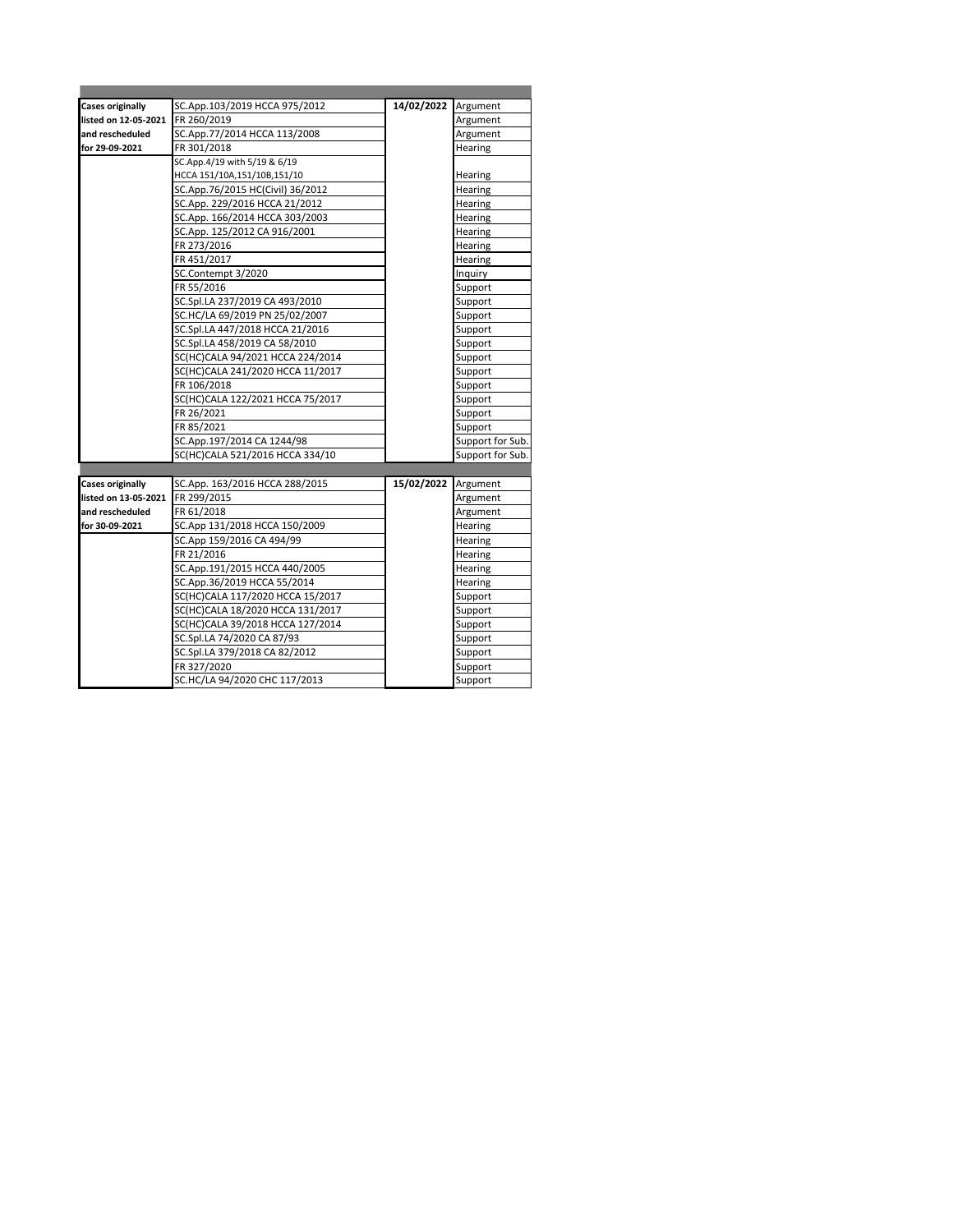| <b>Cases originally</b> |                                                                     | 17/02/2022 Argument |                         |
|-------------------------|---------------------------------------------------------------------|---------------------|-------------------------|
| listed on 17-05-2021    | FR 229/2016                                                         |                     |                         |
| and rescheduled         | FR 77/2018                                                          |                     | Argument                |
| for 01-10-2021          | SC.App.10/2016 CA 402/99<br>SC.Spl.LA 245/2020 CA 486/2015          |                     | Argument<br>For Support |
|                         | SC.App 173/2019 HCCA 142/2014                                       |                     |                         |
|                         | CHC App. 4/2014 HC(Civil) 87/2006                                   |                     | Hearing<br>Hearing      |
|                         | SC.App 249/2017 CA 04/2017                                          |                     | Hearing                 |
|                         | SC.App 144/2018 HC 4538/2013                                        |                     | Hearing                 |
|                         | FR 355/2020                                                         |                     | Mention                 |
|                         | SC.App. 233/2016 HCCA 440/2008                                      |                     | Sup.for Sub             |
|                         | SC.Spl.LA 346/2019 HCCA 71/2010                                     |                     | Sup.for Sub             |
|                         | SC(HC)CALA 07/2018 HCCA 115/2016                                    |                     | Sup.for Sub             |
|                         | SC.Spl.LA 313/2019 CA 238/2017                                      |                     | Support                 |
|                         | SC(HC)CALA 306/2020 HCCA 30/2018                                    |                     | Support                 |
|                         | FR 309/2019                                                         |                     | Support                 |
|                         | SC.HC/LA 55/2020 HC(Civil) 434/2013                                 |                     | Support                 |
|                         | FR 361/2020                                                         |                     | Support                 |
|                         | FR 364/2020                                                         |                     | Support                 |
|                         | SC(HC)CALA 219/2020 HCCA 83/2018                                    |                     | Support                 |
|                         | FR 32/2019                                                          |                     | Support                 |
|                         | SC.Spl.LA 219/2020 CA 324/2014                                      |                     | Support                 |
|                         | SC(HC)CALA 467/2019 HC 77/2016                                      |                     | Support                 |
|                         | SC(HC)CALA 17/2021 HCCA 264/2015                                    |                     | Support                 |
|                         | SC.Spl.LA 223/2020 CA 22-23/2012                                    |                     | Support                 |
|                         | SC.Spl.LA 210/2020 CA 315-316/2018                                  |                     | Support                 |
|                         | SC.Spl.LA 211/2020 CA 315-316/2018                                  |                     | Support                 |
|                         | FR 76/2021                                                          |                     | Support                 |
|                         | FR 55/2020                                                          |                     | Support                 |
|                         | SC.HC/LA 109/2018 HCCA 8/2016                                       |                     | Support                 |
|                         | CHC.App 01/2017 HC(Civil) 293/2011                                  |                     | Support                 |
|                         | FR 49/2020                                                          |                     | Support                 |
|                         |                                                                     |                     |                         |
|                         | SC(HC)CALA 49/2020 HCCA 83/2018                                     |                     | Support                 |
|                         | SC(HC)CALA 365/2018 HCCA 70/2013                                    |                     | Support                 |
|                         |                                                                     |                     |                         |
| Cases originally        | SC.App. 111/2017 HCCA 12/2015                                       | 18/02/2022          | Argument                |
| listed on 18-05-2021    | CHC.App 37/2006 HC(Civil) 215/2003                                  |                     | Argument                |
| and rescheduled         | SC.HC/LA 80/2018 HC 332/2017                                        |                     | Argument                |
| for 04-10-2021          | SC.App. 40/2019 HCCA 20/2006                                        |                     | Argument                |
|                         | SC.App.101/2015 HCCA 680/2010                                       |                     | Argument                |
|                         | SC.App. 179/2016 HC(Civil) 181/2011                                 |                     | Argument                |
|                         | CHC.App. 44/2014 HC(Civil) 322/2009<br>SC.App. 224/2016 CA 630/2011 |                     | Argument<br>Hearing     |
|                         | SC.App 112/2010 HCCA 378/2007                                       |                     | Hearing                 |
|                         | FR 340/2019                                                         |                     | Support                 |
|                         | SC.Spl.LA 159/2020 CA 135/99                                        |                     | Support                 |
|                         | FR 108/2017                                                         |                     | Support                 |
|                         | SC(HC)CALA 314/2020 HCCA 42/2018                                    |                     | Support                 |
|                         | FR 398/2019                                                         |                     | Support                 |
|                         | FR 354/2020                                                         |                     | Support                 |
|                         | SC(HC)CALA 334/2020 HCCA 19/2017                                    |                     | Support                 |
|                         | SC.HC/LA 23/2020 HC 40/2020                                         |                     | Support                 |
|                         | FR 58/2020                                                          |                     | Support                 |
|                         | FR 335/2020 with 336/2020                                           |                     | Support                 |
|                         | SC(HC)CALA 323/2020 HCCA 15/2018                                    |                     | Support                 |
|                         | SC.Spl.LA 08/2021 CA 149/2015                                       |                     | Support                 |
|                         | SC.Spl.LA 247/2020 HC 08/2018                                       |                     | Support                 |
|                         | FR 367/2020                                                         |                     | Support                 |
|                         | SC.Spl.LA 50/2021 HC 109/2006                                       |                     | Support                 |
|                         | FR 126/2021<br>FR 333/2018                                          |                     | Support<br>Support      |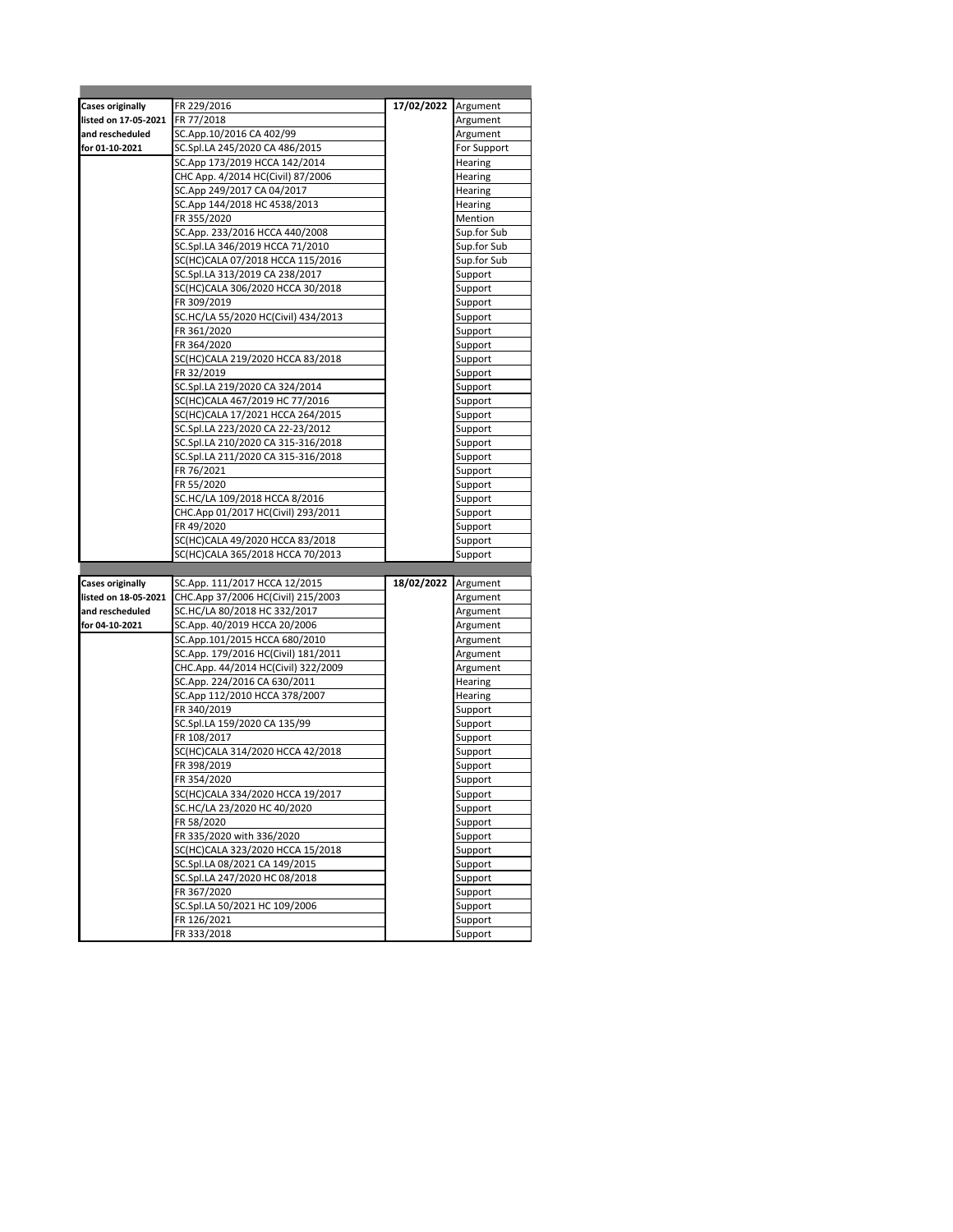| <b>Cases originally</b> | SC.App. 164/2015 HCCA 184/2013       | 21/02/2022 Argument |          |
|-------------------------|--------------------------------------|---------------------|----------|
| listed on 19-05-2021    | SC.App.111/2019 HCCA 36/2017         |                     | Argument |
| and rescheduled         | FR 276/2018                          |                     | Hearing  |
| for 05-10-2021          | FR 356/2015                          |                     | Hearing  |
|                         | SC.App.29/2014 HCCA 62/2009          |                     | Hearing  |
|                         | SC.App. 61/2013 HCCA 501/2004        |                     | Hearing  |
|                         |                                      |                     |          |
|                         | SC.App.222/2017 HCCA 1046/2015       |                     | Hearing  |
|                         | SC.App.59/2019 HCCA 47/2016          |                     | Hearing  |
|                         | SC.App. 188/2014 HCCA 93/2007        |                     | Hearing  |
|                         | SC.Spl.LA 324/2019 CA 1026/2000      |                     | Support  |
|                         | SC(HC)CALA 518/2019 HC 72/2016       |                     | Support  |
|                         | SC(HC)CALA 287/2019 HCCA 67/2017     |                     | Support  |
|                         |                                      |                     |          |
|                         | SC(HC)CALA 135/2018 HCCA 93/2017     |                     | Support  |
|                         | SC(HC)CALA 345/2020 HCCA 52/2019     |                     | Support  |
|                         | SC.Spl.LA 352/2018 CA 2012/98        |                     | Support  |
|                         | SC.Spl.LA 96/2020 CA 256/2013        |                     | Support  |
|                         | SC.Spl.LA 308/2019 CA 339/98         |                     | Support  |
|                         | SC(HC)CALA 50/2021 HCCA 07/2018      |                     | Support  |
|                         | SC.Spl.LA 41/2021 HC/ALT 03/2019     |                     | Support  |
|                         |                                      |                     |          |
|                         | SC.Spl.LA 42/2021 HC/ALT 3/2019      |                     | Support  |
|                         | SC(HC)CALA 130/2021 HCCA 21/2020     |                     | Support  |
|                         | FR 35/2021                           |                     | Support  |
|                         | SC.Spl.LA 187/2020 CA 119/2015       |                     | Support  |
|                         |                                      |                     |          |
|                         |                                      | 22/02/2022 Argument |          |
| <b>Cases originally</b> | SC.App. 187/2019 HC 251/2017         |                     |          |
| listed on 20-05-2021    | FR 647/2010                          |                     | Argument |
| and rescheduled         | SC.App.107/2019 HCCA 08/2017         |                     | Argument |
| for 06-10-2021          | FR 383/2009                          |                     | Argument |
|                         | SC.App. 72/2013 with 19/2014<br>CA   |                     |          |
|                         | 330/2012                             |                     | Hearing  |
|                         | FR 461/2012                          |                     | Hearing  |
|                         |                                      |                     | Hearing  |
|                         | SC.App.157/2018 HCCA 89/2014         |                     |          |
|                         | FR 162/2015                          |                     | Hearing  |
|                         | SC.App. 205/2015 HC 01/2015          |                     | Hearing  |
|                         | SC.App.148/2018 HCCA 65/2016         |                     | Inquiry  |
|                         | SC(HC)CALA 152/2020 HCCA 181/2017    |                     | Support  |
|                         | SC(HC)CALA 323/2019 HCCA 26/2017     |                     | Support  |
|                         | SC.Spl.LA 251/2020 CA 302/2015       |                     | Support  |
|                         |                                      |                     |          |
|                         | FR 68/2020                           |                     | Support  |
|                         | SC.Spl.LA 122/2019 CA(PHC) 146/2013  |                     | Support  |
|                         | SC.Spl.LA 16/2020 CA 136/2014        |                     | Support  |
|                         | SC.Spl.LA 02/2018 CA 151/2009        |                     | Support  |
|                         | SC.Spl.LA 172/2020 with 173/2020     |                     |          |
|                         | HC 142/2010                          |                     | Support  |
|                         | SC.Revision 5/2020 HC(Civil) 10/2016 |                     | Support  |
|                         |                                      |                     |          |
|                         | FR 24/2021                           |                     | Support  |
|                         | SC(HC)CALA 140/2021 HCCA 09/2020     |                     | Support  |
|                         | FR 271/2020                          |                     | Support  |
|                         | FR 34/2021                           |                     | Support  |
|                         | FR 300/2020                          |                     | Support  |
|                         | SC.Spl.LA 251/2020 CA 302/2015       |                     | Support  |
|                         | FR 86/2021                           |                     | Support  |
|                         | FR 57/2021                           |                     | Support  |
|                         |                                      |                     |          |
|                         | FR 74/2021                           |                     | Support  |
|                         | FR 91/2021 *                         |                     | Support  |
|                         | SC(HC)CALA 163/2021 HCCA 06/2019     |                     | Support  |
|                         | FR 110/2021 *                        |                     | Support  |
|                         | FR 111/2021 *                        |                     | Support  |
|                         | FR 118/2021 *                        |                     | Support  |
|                         |                                      |                     |          |
|                         | FR 132/2021                          |                     | Support  |
|                         |                                      |                     |          |
| <b>Cases originally</b> | FR 12/2015                           | 23/02/2022          | Argument |
| listed on 21-05-2021    | FR 412/2017                          |                     | Argument |
| and rescheduled         | SC.App. 167/2018 HCCA 82/2014        |                     | Argument |
| for 07-10-2021          | SC.App.242/2016 HCCA 112/2012        |                     | Argument |
|                         | SC.App. 162/2013 CA 427/2005         |                     | Mention  |
|                         |                                      |                     |          |
|                         | FR 209/2016                          |                     | Argument |
|                         | SC.Spl.LA 50/2019 CA 71-72/2010      |                     | Hearing  |
|                         | FR 288/2015                          |                     | Hearing  |
|                         | SC(HC)CALA 219/2017 HCCA 31/2012     |                     | Hearing  |
|                         | SC.App. 144/2012 HCCA 36/2002        |                     | Hearing  |
|                         | SC.App.144/2010 CA 380/99            |                     | Hearing  |
|                         | SC.App.181/2010 CA 78/2008           |                     | Hearing  |
|                         |                                      |                     |          |
|                         | SC(HC)CALA 119/2020 HCCA 46/2018     |                     | Support  |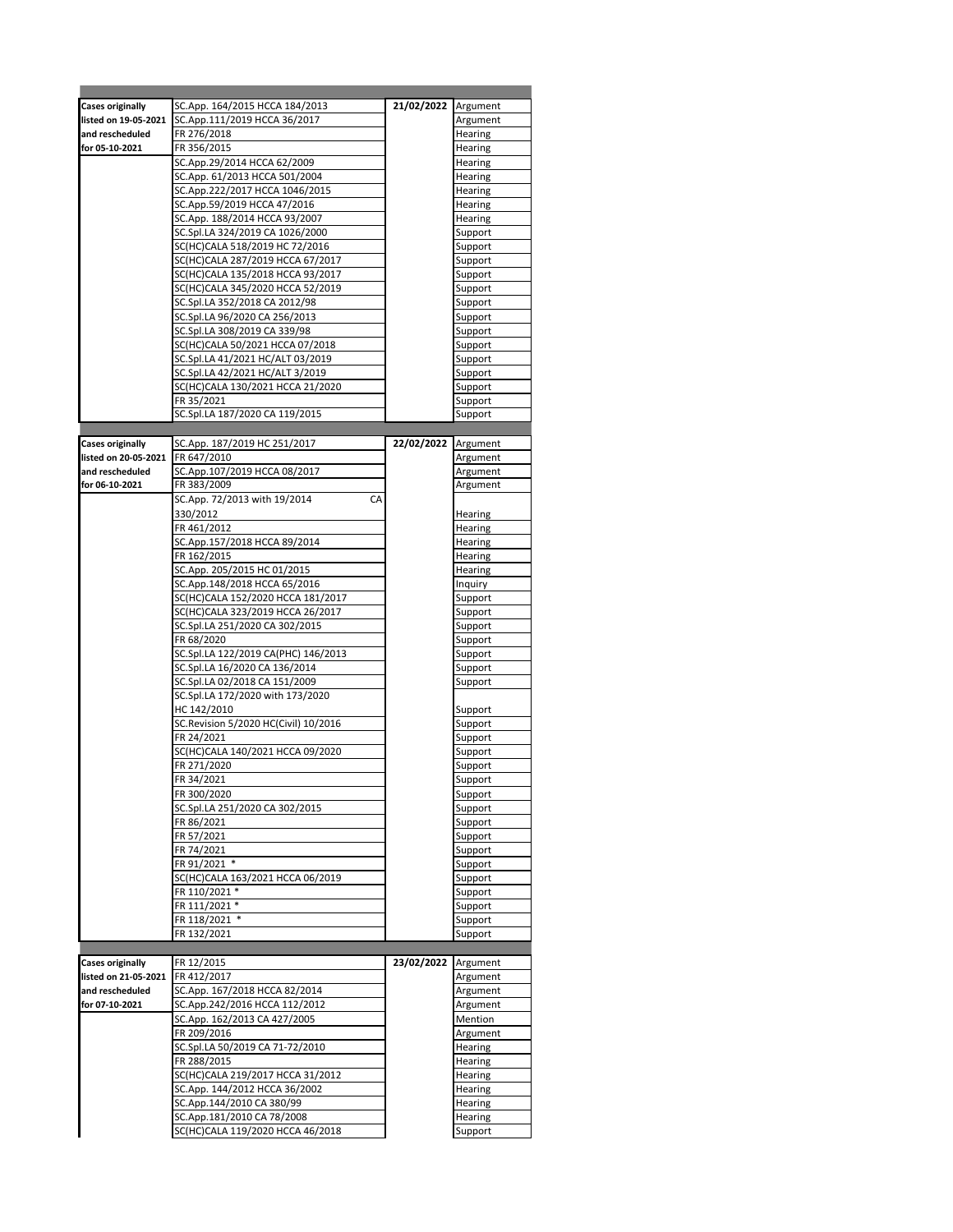|                         | SC(HC)CALA 294/2020 HCCA 34/2017       |            | Support       |
|-------------------------|----------------------------------------|------------|---------------|
|                         | SC.Spl.LA 14/2019 CA 165/2007          |            | Support       |
|                         | FR 343/2018                            |            | Support       |
|                         | SC(HC)CALA 89/2021 HCCA 233/2018       |            | Support       |
|                         | SC(HC)CALA 88/2021 HCCA 232/2018       |            | Support       |
|                         | SC(HC)CALA 122/2020 HCCA 08/2019 **    |            | Support       |
|                         | SC.Spl.LA 109/2019 CA 1182/99          |            | Support       |
|                         | SC(HC)CALA 243/2019 HCCA 223/2018      |            | Support       |
|                         | SC.Spl.LA 178/2019 CA 1187/98          |            | Support       |
|                         | SC.Spl.LA 164/2020 CA 397/2018         |            | Support       |
|                         | SC.HC/LA 17/2021 HC.ALT 52/2019        |            | Support       |
|                         | FR 271/2019                            |            | Support       |
|                         | SC.HC/LA 25/2021 HC 1226/2018          |            | Support       |
|                         | SC(HC)CALA 121/2020 with HCCA 07/2019  |            |               |
|                         | CALA 122/2020 **                       |            | Support       |
|                         |                                        |            |               |
| <b>Cases originally</b> | SC.App. 150/2015 HCCA 30/2011          | 24/02/2022 | Argument      |
| listed on 24-05-2021    | FR 33/2013                             |            | Argument      |
| and rescheduled         | SC.App. 77/2019 HCCA 08/2015           |            | Hearing       |
| for 08-10-2021          | CHC.App 62/2012 HC(Civil) 194/2009     |            | Hearing       |
|                         | FR 252/2017                            |            | Hearing       |
|                         | SC.App. 202/2016 HCCA 976/2012         |            | Hearing       |
|                         | SC.App. 109/2017 HCCA 41/2015          |            | Hearing       |
|                         | SC.App. 118/2010 HC 26/2007            |            | Hearing       |
|                         | SC.App.96/2016 with 97/2016 CA 1214/99 |            | Hearing       |
|                         | FR 417/2016                            |            | Mention       |
|                         | FR 14/2019                             |            | Hearing       |
|                         | SC(HC)CALA 53/2021 HCCA 07/2019        |            | Support       |
|                         | SC.Spl.LA 254/2020 PHC 492/2019        |            | Support       |
|                         | SC(HC)CALA 288/2014 HCCA 153/2004      |            | Support       |
|                         | SC(HC)CALA 509/2019 HCCA 31/2015       |            | Support       |
|                         | SC.Spl.LA 18/2020 CA 29/2014           |            | Support       |
|                         | SC(HC)CALA 296/2020 HCCA 84/2018       |            | Support       |
|                         | SC(HC)CALA 25/2021 HCCA 65/2020        |            |               |
|                         | SC(HC)CALA 26/2021 HCCA 67/2020        |            | Support       |
|                         | FR 302/2017 with 235/2017              |            | Support       |
|                         | SC(HC)CALA 304/2020 HCCA 174/2018      |            | Support       |
|                         | SC.HC/LA 87/2020 HCCA 52/2020          |            | Support       |
|                         | SC.Spl.LA 114/2020 CA 456/2017         |            | Support       |
|                         | FR 107/2021                            |            | Support       |
|                         | SC(HC)CALA 132/2021 HCCA 07/2020       |            | Support       |
|                         | FR 113/2021                            |            | Support       |
|                         | FR 326/2020 with 297/2020              |            | Support       |
|                         | SC.HC/LA 35/2021 HC(Civil) 46/2020     |            | Support       |
|                         | SC.App. 39/2017 HCCA 03/2011           |            | To be Resumed |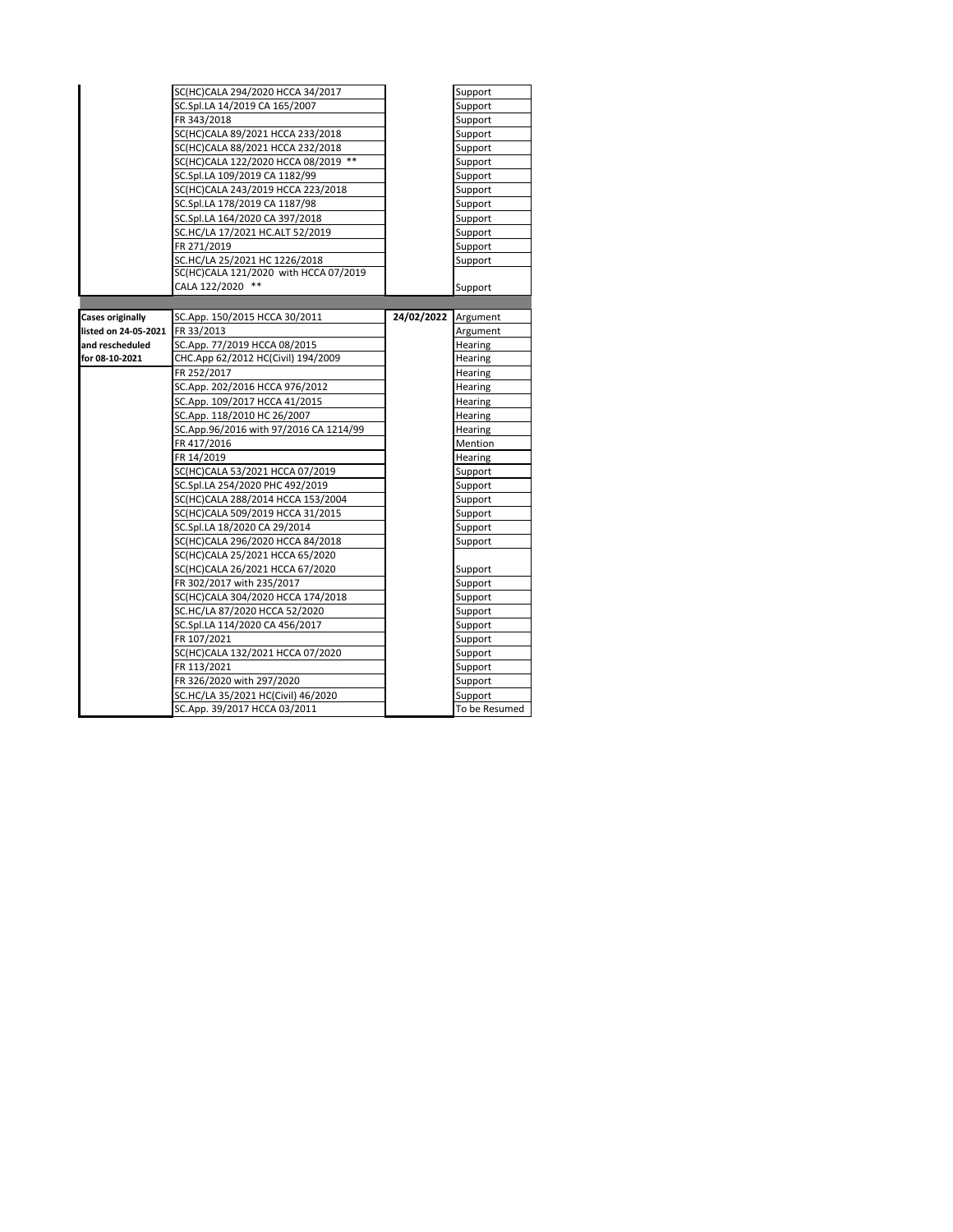| <b>Cases originally</b> | SC.App.156/2012 HCCA 80/2003                                 | 25/02/2022 | Argument           |
|-------------------------|--------------------------------------------------------------|------------|--------------------|
| listed on 25-05-2021    | SC.App.09/2015 HCCA 15/2011                                  |            | Argument           |
| and rescheduled         | SC.App. 56/2019 HCCA 164/2015                                |            | Argument           |
| for 11-10-2021          | FR 141/2016                                                  |            | Hearing            |
|                         | SC.App.153/2017 HCCA 173/2016                                |            | Hearing            |
|                         | CHC.App.32/2008 with 32A/2008 HC(Civil)                      |            |                    |
|                         | 17/2001                                                      |            | Hearing            |
|                         | SC.App. 170/2012 HCCA 489/2007                               |            | Hearing            |
|                         | SC.Spl.LA 84/2020 CA 208/2017                                |            | Support            |
|                         | SC.Spl.LA 134/2020 CA 84/2020                                |            | Support            |
|                         | SC(HC)CALA 392/2020 HCCA 78/2017                             |            | Support            |
|                         | FR 285/2020 **                                               |            | Support            |
|                         | SC(HC)CALA 109/2021 HCCA 62/2019                             |            | Support            |
|                         | FR 327/2018                                                  |            | Support            |
|                         | FR 41/2021 **                                                |            | Support            |
|                         | FR 363/2020                                                  |            | Support            |
|                         | FR 25/2020                                                   |            | Support            |
|                         | SC(HC)CALA 364/2018 HCCA 65/2017                             |            | Support            |
|                         | SC.HC/LA 96/2020 CHC 734/2019                                |            | Support            |
|                         | SC.Spl.LA 51/2021 CA 08/2021                                 |            | Support            |
|                         | SC(HC)CALA 152/2021 HCCA 18/2020                             |            | Support            |
|                         | FR 125/2021                                                  |            | Support            |
|                         | FR 303/2020 with 302/2020                                    |            | Support            |
|                         | SC(HC)CALA 285/2020 HCCA 02/2019                             |            | Support            |
|                         |                                                              |            |                    |
|                         | SC.Spl.LA 17/2021 CA 812/2000                                |            | Support            |
|                         | SC.Spl.LA 27/2015 CA 209/2012                                |            | Support            |
|                         |                                                              |            |                    |
| <b>Cases originally</b> | SC.App. 27/2017 CA 03/2015                                   | 28/02/2022 | Argument           |
|                         | SC.App.86/2016 with SC.App. 85/2016                          |            |                    |
| listed on 28-05-2021    | HC 278/2012, 279/2012                                        |            | Argument           |
| and rescheduled         | SC.App.167/2014 CA 79/2009                                   |            | Argument           |
| for 12-10-2021          | Sc.App.145/2010 HCCA 16/2001                                 |            | Argument           |
|                         | SC.Writ 02/2011                                              |            | Argument           |
|                         | SC.App. 30/2016 HCCA 517/2008                                |            | Hearing            |
|                         | SC.App. 156/2013 CA 571/2011                                 |            | Hearing            |
|                         | SC.Spl.LA 280/2019 -- 286/2019                               |            |                    |
|                         | HC.ALT 4/17-10/17                                            |            | Support            |
|                         | SC.Spl.LA 59/2019 CA 623/98                                  |            | Support            |
|                         | SC(HC)CALA 101/2021 HCCA 226/2014                            |            | Support            |
|                         | SC(HC)CALA 56/2019 HCCA 78/2012                              |            | Support            |
|                         | FR 350/2020                                                  |            | Support            |
|                         | SC(HC)CALA 121/2021 HCCA 13/2015                             |            | Support            |
|                         | SC.Spl.LA 43/2021 CA 946/98                                  |            | Support            |
|                         | SC(HC)CALA 42/2021 HCCA 06/2018                              |            | Support            |
|                         | SC(HC)CALA 333/2020 HCCA 234/2018                            |            | Support            |
|                         | FR 46/2021 & FR 55/2021                                      |            | Support            |
|                         | FR 83/2021                                                   |            | Support            |
|                         | SC(HC)CALA 164/2021 HCCA 179/2018<br>FR 69/2021 & FR 70/2021 |            | Support<br>Support |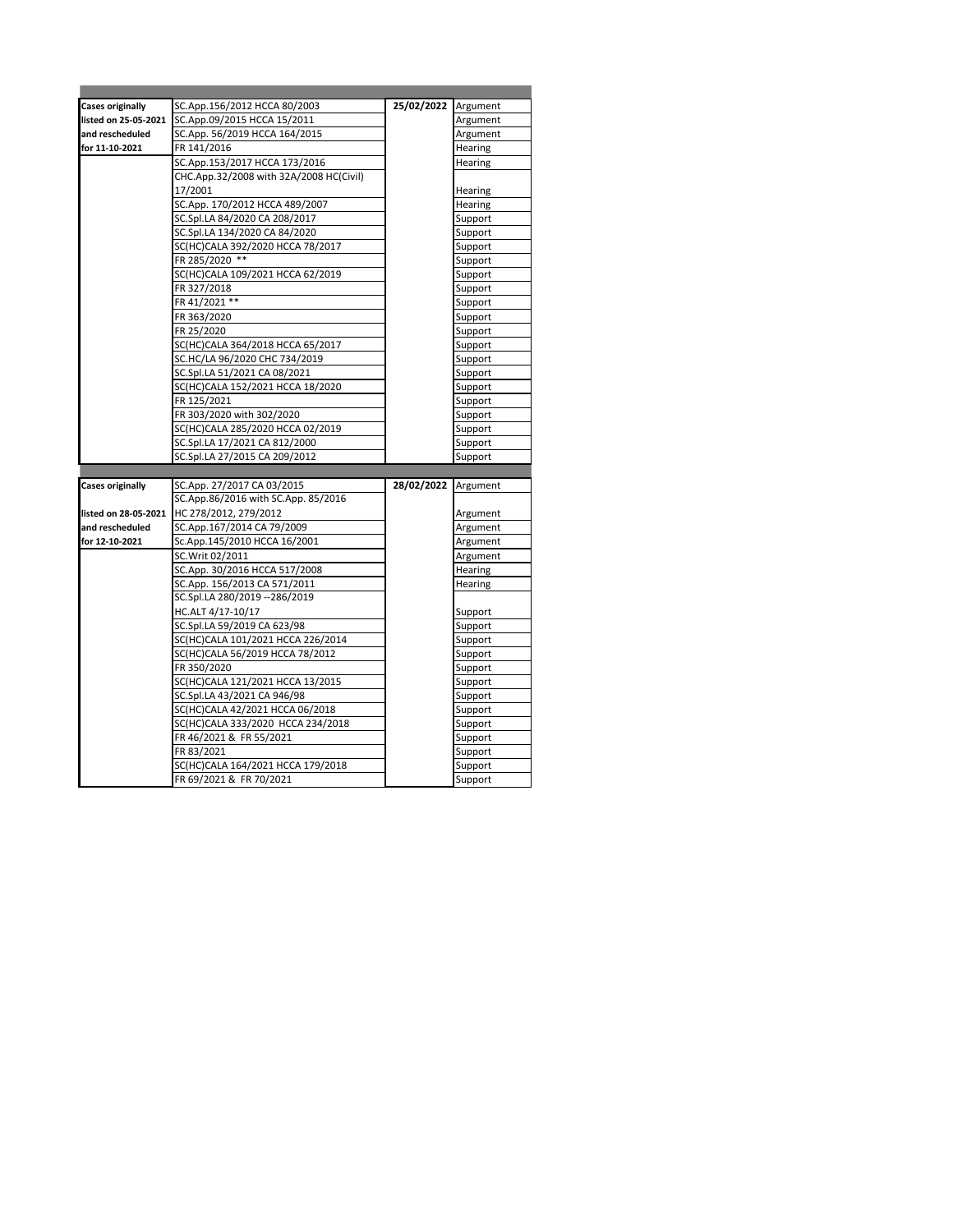| <b>Cases originally</b> | SC.App.114/2012 HCCA 675/2009       | 02/03/2022 Argument |          |
|-------------------------|-------------------------------------|---------------------|----------|
| listed on 31-05-2021    | SC.App.26/2019 HCCA 247/2010        |                     | Argument |
| and rescheduled         | FR 459/2016                         |                     | Argument |
| for 13-10-2021          | FR 22/2014                          |                     | Hearing  |
|                         | SC.App.100/2020 HCCA 42/2018        |                     | Hearing  |
|                         | SC.App.101/2020 HCCA 43/2018        |                     | Hearing  |
|                         | FR 36/2020 **                       |                     | Hearing  |
|                         | SC.App. 51/2020 HCCA 74/2013        |                     | Hearing  |
|                         | SC.App.85/2004 CA 1682/2002         |                     | Hearing  |
|                         | FR 222/2015 & 379/2015              |                     | Support  |
|                         |                                     |                     |          |
|                         | SC(HC)CALA 230/2020 HCCA 97/2018    |                     | Support  |
|                         | SC.Spl.LA 20/2017 CA 242/2015       |                     | Support  |
|                         | SC.Spl.LA 275/2018 CA 84/2016       |                     | Support  |
|                         | SC.Spl.LA 215/2019 CA 12/2013       |                     | Support  |
|                         | SC.HC/LA 64/2020 CHC 175/2018       |                     | Support  |
|                         | FR 342/2020                         |                     | Support  |
|                         | SC(HC)CALA 105/2018 HCCA 120/2010   |                     | Support  |
|                         | SC.Spl.LA 64/2019 CA 594/96         |                     | Support  |
|                         | FR 66/2021                          |                     | Support  |
|                         | SC(HC)CALA 71/2021 HCCA 120/2017    |                     | Support  |
|                         | FR 81/2021                          |                     | Support  |
|                         |                                     |                     |          |
|                         | SC(HC)CALA 136/2021 HCCA 66/2016    |                     | Support  |
|                         | FR 223/2020                         |                     | Support  |
|                         | FR 102/2021                         |                     | Support  |
|                         | FR 87/2021                          |                     | Support  |
|                         | SC.Spl.LA 236/2020 CA 50/2014       |                     | Support  |
|                         | FR 134/2021                         |                     | Support  |
|                         |                                     |                     |          |
| <b>Cases originally</b> | SC.Spl.LA 124/2019 CA 25/2014       | 03/03/2022          | Argument |
| listed on 01-06-2021    | FR 259/2020                         |                     | Argument |
| and rescheduled         | SC.App. 17/2012 CA 460/99           |                     | Argument |
| for 14-10-2021          | FR 164/2017                         |                     | Argument |
|                         |                                     |                     |          |
|                         | SC.App. 175/2014 CA 379/97          |                     | Argument |
|                         | SC.App.09/2016 HCCA 36/2009         |                     | Argument |
|                         | FR 79/2019                          |                     | Argument |
|                         | FR 267/2018                         |                     | Argument |
|                         | SC.Misc 2/2011                      |                     | Hearing  |
|                         | SC.App. 130/2018 HCCA 33/2015       |                     | Hearing  |
|                         | SC.App.169/2018 HCCA 35/2008        |                     | Hearing  |
|                         | FR 65/2017                          |                     | Hearing  |
|                         | SC.App. 74/2016 HCCA 16/2010        |                     | Hearing  |
|                         | SC.App. 160/2015 HCCA 121/2010      |                     | Hearing  |
|                         | CHC.App. 23/2013 HC(Civil) 278/2011 |                     | Hearing  |
|                         | SC.App. 19/2019 HCCA 70/2015        |                     | Hearing  |
|                         | FR 05/2021                          |                     | Support  |
|                         | SC(HC)CALA 446/2019 HCCA 48/2010    |                     |          |
|                         |                                     |                     | Support  |
|                         | Spl.LA 31/2018 CA 476/99            |                     | Support  |
|                         | SC(HC)CALA 149/2020 HCCA 55/2018    |                     | Support  |
|                         | SC(HC)CALA 126/2020 HCCA 15/2019    |                     |          |
|                         | SC(HC)CALA 125/2020 HCCA 15/2019    |                     | Support  |
|                         | SC(HC)CALA 08/2021 HCCA 115/2015    |                     | Support  |
|                         | FR 252/2019                         |                     | Support  |
|                         | SC.Spl.LA 81/2020 CA 381/2017       |                     | Support  |
|                         | FR 351/2020                         |                     | Support  |
|                         | FR 268/2020                         |                     |          |
|                         | FR 269/2020                         |                     | Support  |
|                         | FR 231/2020                         |                     | Support  |
|                         | SC(HC)CALA 421/2018 HCCA 283/2013   |                     | Support  |
|                         |                                     |                     |          |
|                         | SC(HC)CALA 155/2021 HCCA 38/2018    |                     | Support  |
|                         | FR 46/2021                          |                     | Support  |
|                         | FR 55/2021                          |                     | Support  |
|                         | FR 06/2021                          |                     | Support  |
|                         | SC.Spl.LA 261/2020 CA 395/2017      |                     | Support  |
|                         | SC.Spl.LA 260/2020 CA 85/2018       |                     | Support  |
|                         | SC(HC)CALA 161/2021 HCCA 107/2017   |                     | Support  |
|                         | SC(HC)CALA 221/2021 HCCA 07/2021    |                     | Support  |
|                         | SC(HC)CALA 220/2021 HCCA 02/2021    |                     | Support  |
|                         | FR 325/2020                         |                     | Support  |
|                         |                                     |                     |          |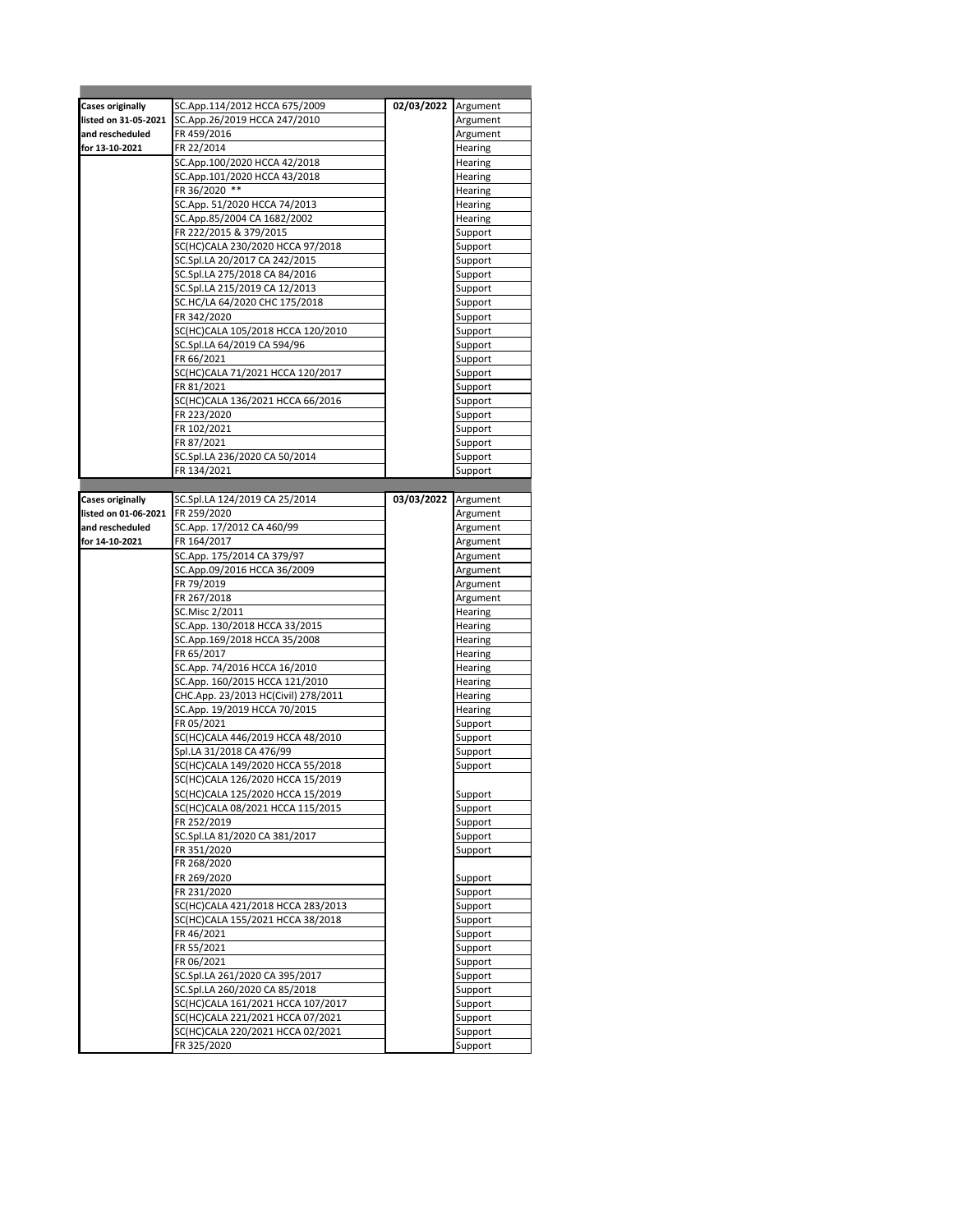| Cases originally     | FR 352/2014                           | 04/03/2022 Argument |          |
|----------------------|---------------------------------------|---------------------|----------|
| listed on 02-06-2021 | SC.App. 52/2019 HCCA 978/2012         |                     | Argument |
| and rescheduled      | SC.App. 246/2017 HCCA 242A/2010       |                     | Argument |
| for 15-10-2021       | SC.App. 137/2018 HCCA 186/2010        |                     | Argument |
|                      | FR 330/2018 with FR 332/2018          |                     | Argument |
|                      | SC.App. 104/2017 HCCA 33/2015         |                     | Argument |
|                      | CHC.App.44/2013 HC(Civil)110/2007     |                     | Hearing  |
|                      | SC.App. 08/2020 HCCA 33/2016          |                     | Hearing  |
|                      | FR 505/2011                           |                     | Hearing  |
|                      | SC.App. 82/2019 CA 67/2016            |                     | Hearing  |
|                      | SC.App. 154/2019 HC 612/2017          |                     | Hearing  |
|                      | CHC.App. 40/2014 & CHC.App. 40A/2014  |                     | Hearing  |
|                      | SC.App. 28/2021 HCCA 13/2018          |                     | Hearing  |
|                      | SC(HC)CALA 321/2019 HCCA 14/2018      |                     | Support  |
|                      | SC.Spl.LA 463/2019 CA 18/2016         |                     | Support  |
|                      | SC(HC)CALA 354/2020 HCCA 04/2020      |                     | Support  |
|                      | SC(HC)CALA 430/19 HCCA 211/2019       |                     | Support  |
|                      | FR 72/2020                            |                     | Support  |
|                      | SC.Spl.LA 263/2018 CA 188/2018        |                     | Support  |
|                      | SC(HC)CALA 102/2021 HCCA 78/2016      |                     | Support  |
|                      | SC.Spl.LA 137/2019 HC 09/2018         |                     | Support  |
|                      | FR 63/2021                            |                     | Support  |
|                      | Sc.Spl.LA 398/2018 CA 312/2018        |                     | Support  |
|                      | SC.Spl.LA 147/2020 CA 198-199/2013    |                     | Support  |
|                      | SC.HC/LA 09/2020 HC.ALT 57/2017       |                     | Support  |
|                      | FR 244/2020                           |                     | Support  |
|                      |                                       |                     |          |
| 13/09/2021           | SC.App. 163/2018 CA 744/2009          | 07/03/2022 Hearing  |          |
|                      | SC.App.93/2016 HCCA 78/2006           |                     | Hearing  |
|                      | FR 203/2014 with 204/2014, 205/2014   |                     |          |
|                      | 207/2014 & 214/2014                   |                     | Hearing  |
|                      | FR 130/2016                           |                     | Argument |
|                      | SC.App. 143/2015 HC 907/2012          |                     | Argument |
|                      | SC(HC)CALA 201/2019 HCCA 417/2017     |                     | Support  |
|                      | FR 144/2020 with **                   |                     | Mention  |
|                      | FR 292/2020 **                        |                     | Hearing  |
|                      | SC.App. 84/2019 CA 70/2015            |                     | Argument |
|                      | SC.App.53/2012 with 54/2012           |                     |          |
|                      | HCCA 28/2008                          |                     | Support  |
|                      | SC(HC)CALA 245/2019 HCCA 02/2018      |                     | Support  |
|                      | SC.App. 54/2013 HCCA 41/2005          |                     | Hearing  |
|                      | SC(HC)CALA 174/2021 HCCA 02/2015      |                     | Support  |
|                      | SC.App.169/2016 HCCA 128/2005         |                     | Argument |
|                      | CHC.App.07/2017 HC(Civil) 393/2009/MR |                     | Mention  |
|                      | CHC.App.08/2017 HC(Civil) 115/10/MR   |                     | Mention  |
|                      | CHC.App. 33/2016 HC(Civil) 43/2012/MR |                     | Mention  |
|                      | CHC.App. 29/2017 HC(Civil) 638/14/MR  |                     | Mention  |
|                      | FR 170/2016                           |                     | Argument |
|                      | SC.HC/LA 36/2021 CHC 80/2019          |                     | Support  |
|                      | SC(HC)CALA 366/2020 HCCA 55/          |                     | Support  |
|                      | SC(HC)CALA 489/2019 HCCA 19/2016      |                     | Support  |
|                      | FR 26/2015                            |                     | Mention  |
|                      | SC(HC)CALA 331/2020 HCCSA 11/2018     |                     | Mention  |
|                      | SC(HC)CALA 367/2016 HCCA 34/2015      |                     | Mention  |
|                      | SC.Spl.LA 33/2020 CA 105/2018         |                     | Mention  |
|                      | SC(HC)CALA 257/2020 HCCA 08/2019      |                     | Support  |
|                      | SC.HC/LA 38/2019 with 39/2019         |                     |          |
|                      | HC48/2017, 574/2017                   |                     | Mention  |
|                      | Sc.App.51/2017 CA 1338/99             |                     | Mention  |
|                      | SC(HC)CALA 23/2020 HCCA 28/2017       |                     | Mention  |
|                      | FR 57/2020                            |                     | Mention  |
|                      |                                       |                     |          |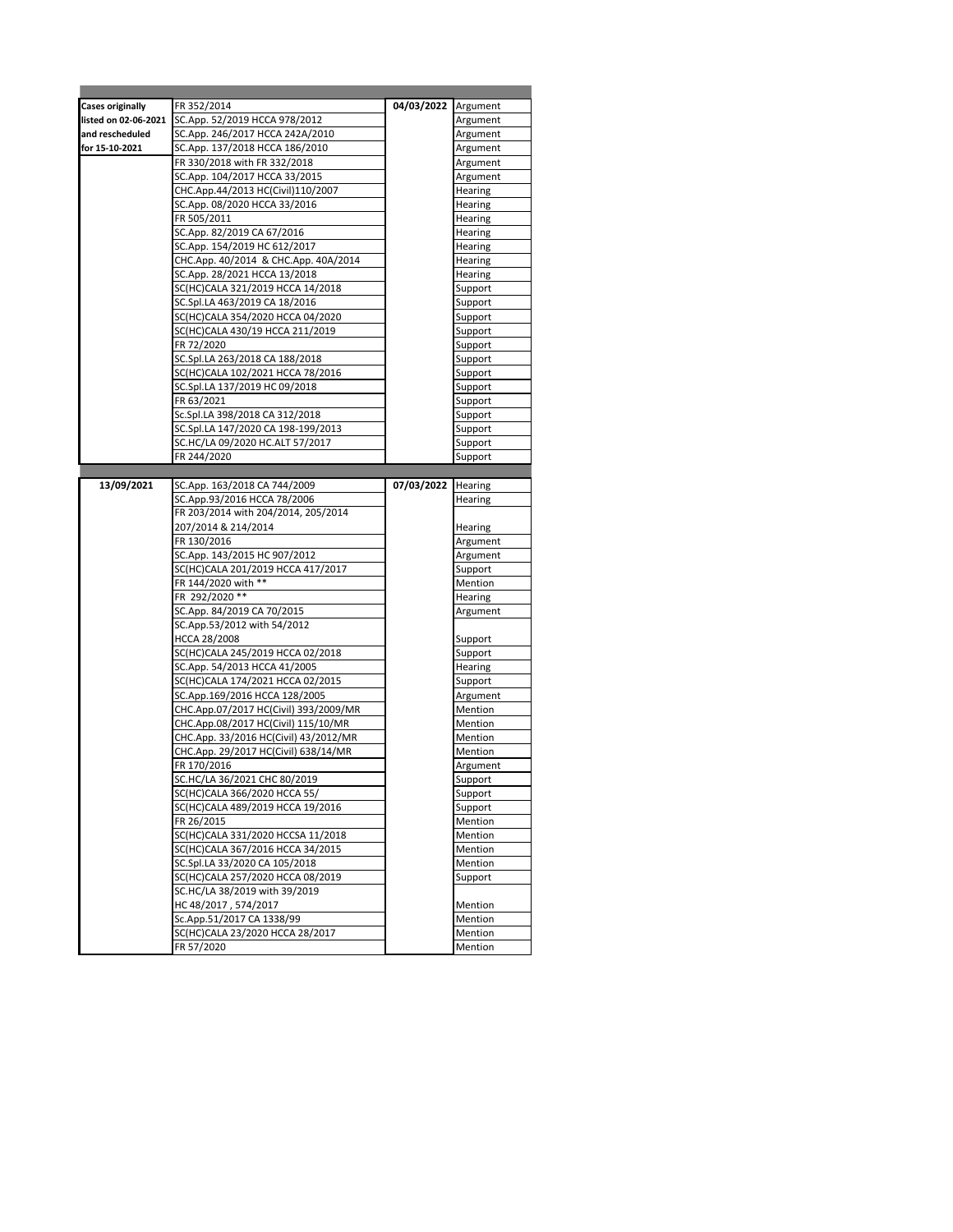| 14/09/2021 | SC.App. 34/2021 CA 160/2013                | 08/03/2022 Hearing |          |
|------------|--------------------------------------------|--------------------|----------|
|            | SC.App. 88/2015 HCCA 780/2008              |                    | Argument |
|            | SC.SPL.01/2019                             |                    | Support  |
|            | SC.App. 69/2019 HCCA 106/2001              |                    | Argument |
|            | FR 245/2019                                |                    | Argument |
|            |                                            |                    |          |
|            | SC.App. 178/2015 HCCA 71/2007              |                    | Mention  |
|            | SC.App. 55/2019 HCCA 307/2008              |                    | Argument |
|            |                                            |                    |          |
|            | SC.Spl.LA 417/2018 with 267/2017<br>CA     |                    |          |
|            | 59/2015, 13/2016 with SC.App. 139/19*      |                    | Support  |
|            | SC.HC/LA 87/2019 CHC 658/2019              |                    | Support  |
|            | SC(HC)CALA 343/2019 HCCA 82/2017           |                    | Support  |
|            | SC.App.139/2019 CA 266/2017 *              |                    | Argument |
|            | SC.App. 07/2014 HCCA 269/2010              |                    | Argument |
|            | SC.App. 39/2014 HCCA 106/2003 with SC.App. |                    |          |
|            | 40/2014 HCCA 82/2003                       |                    |          |
|            |                                            |                    | Argument |
|            | SC.App. 08/2014 HCCA 208/2003              |                    | Argument |
|            | FR 123/2009                                |                    | Argument |
|            | SC(HC)CALA 223/2020 HCCA 57/2019           |                    | Support  |
|            | SC.App. 17/2016 HCCA 05/2009               |                    | Hearing  |
|            | FR 62/2021                                 |                    | Mention  |
|            | SC(HC)CALA 385/2018 HCCA 38/2009           |                    | Mention  |
|            | SC(HC)CALA 340/2020 HCCA 91/2019           |                    | Support  |
|            | SC(HC)CALA 341/2020 HCCA 90/2019           |                    | Support  |
|            |                                            |                    |          |
|            | SC(HC)CALA 342/2020 HCCA 88/2019           |                    | Support  |
|            | SC(HC)CALA 343/2020 HCCA 89/2019           |                    | Support  |
|            | SC(HC)CALA 338/2020 HCCA 45/2019           |                    | Support  |
|            | FR 174/2020 with 176/2020                  |                    | Support  |
|            | CHC.App. 49/2013 HC(Civil) 270/2004        |                    | Mention  |
|            | FR 145/2021                                |                    | Support  |
|            | FR 103/2021                                |                    | Support  |
|            |                                            |                    |          |
|            |                                            |                    |          |
| 15/09/2021 | SC.App. 16/2016 CA 12/2012                 | 09/03/2022         | Hearing  |
|            | SC(HC)CALA 248/2019 HCCA 178/2017          |                    | Mention  |
|            | SC.App. 52/2021 CA 338/2011                |                    | Hearing  |
|            | SC.App. 38/2011 HCCA 127/2010              |                    | Argument |
|            | SC.Spl.LA 287/2019 CA 91/2013              |                    | Hearing  |
|            | SC(HC)CALA 151/2020 HCCA 06/2019           |                    | Support  |
|            | SC.App. 209/2017 HCCA 16/2013              |                    | Argument |
|            | SC.App. 35/2012 HC 1926/2000               |                    | Argument |
|            | SC.App. 229/2017 HCCA 43/2011              |                    |          |
|            |                                            |                    | Argument |
|            | SC.App. 23/2020 CA 81/2008                 |                    | Argument |
|            | SC.App. 68/2019 HC 31/2015                 |                    | Argument |
|            | SC(HC)CALA 135/2021 HCCA 23/2020           |                    | Support  |
|            | CHC.App. 09/2017 HC(Civil) 603/10/MR       |                    | Mention  |
|            | CHC.App. 05/2017 HC(Civil) 391/09/MR       |                    | Mention  |
|            | CHC.App. 30/2017 HC(Civil) 634/14/MR       |                    | Mention  |
|            | CHC.App. 31/2016 HC(Civil) 59/2015/Co      |                    | Mention  |
|            | SC(HC)CALA 437/2019 HCCA 171/2019          |                    | Support  |
|            | SC(HC)CALA 301/2020 HCCA 42/2019           |                    | Support  |
|            | SC.Spl.LA 149/2020 CA 171/2015             |                    |          |
|            |                                            |                    | Support  |
|            | FR 527/2012                                |                    | Mention  |
|            | SC(HC)CALA 346/2020 HCCA 119/2018          |                    | Support  |
|            | SC(HC)CALA 307/2020 HCCA 93/2017           |                    | Mention  |
|            | SC.App. 195/2017 HCCA 1485/2014            |                    | Argument |
|            | SC(HC)CALA 337/2018 HCCA 20/2016           |                    | Support  |
|            | SC(HC)CALA 248/2020 with 245/2020 HCCA     |                    |          |
|            | 13/2018 HC 08/2019                         |                    | Mention  |
|            | SC(HC)CALA 142/2021 HCCA 49/2015           |                    | Mention  |
|            |                                            |                    |          |
|            | FR 30/2021                                 |                    | Argument |
|            | SC.App. 13/2017 with 14/2017 CA 823/98     |                    | Mention  |
|            | FR 161/2020                                |                    | Support  |
|            | SC.App. 13/2014 HCCA 304/2007              |                    | Argument |
|            | SC.Spl.LA 85/2021 HC/LA 1364/18            |                    | Mention  |
|            | FR 202/2021                                |                    | Support  |
|            | SC.Spl.LA 162/2020 HC 25/2019              |                    | Mention  |
|            | SC.Spl.LA 24/2021 CA 18-22/2013            |                    | Mention  |
|            | FR 298/2020                                |                    |          |
|            |                                            |                    | Argument |
|            | SC.App.89/2014 CA 1196/96                  |                    | Mention  |
|            |                                            |                    |          |
|            |                                            |                    |          |
| 16/09/2021 | SC.App. 76/2012 HCCA 78/2005               | 10/03/2022         | Hearing  |
|            | SC.App. 76/2020 CA 120/2015                |                    | Hearing  |
|            | FR 163/2015                                |                    | Hearing  |
|            | FR 02/2019                                 |                    | Argument |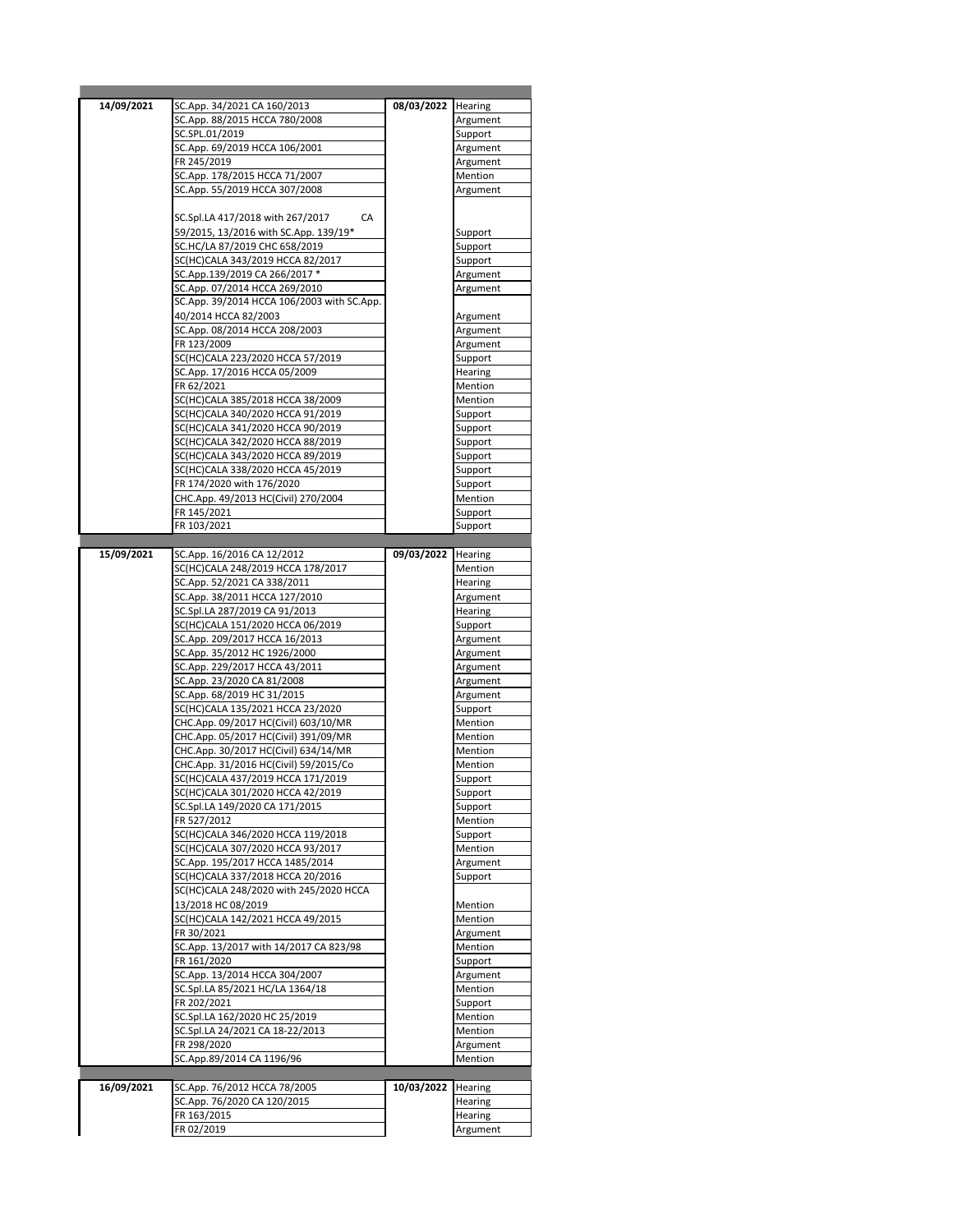|            | CHC.App. 16/2015 HC 38/2009              |                    | Argument      |
|------------|------------------------------------------|--------------------|---------------|
|            | SC.App. 84/2015 HCCA 37/2006             |                    | Hearing       |
|            | SC.App. 97/2017 HCCA 97/2016             |                    | Argument      |
|            | SC.App. 187/2018 HCMCA 10/2018           |                    | Argument      |
|            | FR 426/2018                              |                    | For Support   |
|            | FR 428/2018                              |                    | For Support   |
|            | FR 47/2019                               |                    | For Support   |
|            | SC(HC)CALA 242/2021 HCCA 01/2020         |                    | Support       |
|            | FR 379/2018                              |                    | Argument      |
|            | SC(HC)CALA 267/2017 HCCA 25/2014         |                    | Support       |
|            | FR 423/2018 & 424/2018                   |                    | Mention       |
|            | SC.App. 121/2015 HCCA 14/2009            |                    | Mention       |
|            | SC(HC)CALA 129/2021 HCCA 63/2017         |                    | Mention       |
|            | SC(HC)CALA 395/2020 HCCA 575/2000        |                    | Support       |
|            | FR 154/2020                              |                    | Support       |
|            | FR 209/2021                              |                    | Support       |
|            | FR 232/2021                              |                    | Support       |
|            | SC.Spl.LA 194/2021 CA 484/2011           |                    | Support       |
|            |                                          |                    |               |
| 17/09/2021 | FR 252/2016                              | 11/03/2022 Hearing |               |
|            | CHC.App. 31/2009 HC(Civil) 47/2008       |                    | Argument      |
|            | SC.App. 72/2020 with 73/2020 CA 314/2016 |                    | Argument      |
|            | SC.App. 51/2021 HCCA 83/2016             |                    | Argument      |
|            | SC(HC)CALA 81/2021 HCCA 238/2019         |                    | Mention       |
|            | SC(HC)CALA 82/2021 HCCA 369/2020         |                    | Mention       |
|            | CHC.App. 21/2014 HC(Civil) 293/2007      |                    |               |
|            | CHC.App. 19/2010 HC(Civil) 275/2006      |                    | Argument      |
|            |                                          |                    | Argument      |
|            | FR 25/2019                               |                    | Argument      |
|            | CHC.App. 10/2015 HC 478/2011             |                    | Hearing       |
|            | SC.App. 58/2013 HCCA 155/2008            |                    | Hearing       |
|            | SC.App. 49/2017 HCCA 1233/2011           |                    | Argument      |
|            | SC.HC/LA 75/2018 HCCA 34/2018            |                    | To be Resumed |
|            | SC.App. 209/2014 HCCA 46/2014            |                    | Argument      |
|            | SC.Spl.LA 274/2018 CA 101/2018           |                    | Support       |
|            | CHC.App. 37/2017 HC(Civil) 430/2011/MR   |                    | Mention       |
|            | CHC.App. 35/2017 HC(Civil) 204/2012/MR   |                    | Mention       |
|            | CHC.App. 38/2017 HC(Civil) 642/2014/MR   |                    | Mention       |
|            | CHC.App. 24/2017 HC(Civil) 84/2012/MR    |                    | Mention       |
|            | SC.App. 06/2020 CA 318/2015              |                    | Hearing       |
|            | SC(HC)CALA 423/2019 HCCA 28/2018         |                    | Support       |
|            | SC(HC)CALA 174/2021 CA 300/2016          |                    | Support       |
|            | SC(HC)CALA 416/2019 HCCA 104/2017        |                    | Support       |
|            | SC.Writ 03/2021                          |                    | Support       |
|            | SC(HC)CALA 120/2021 HCCA 246/2010        |                    | Mention       |
|            | FR 274/2021                              |                    | Support       |
|            | SC(HC)CALA 356/2019 HCCA 160/2017        |                    | Support       |
|            | SC(HC)CALA 415/2013 HCCA 18/2013         |                    | Support       |
|            | SC(HC)CALA 483/2013 HCCA 79/2013         |                    | Support       |
|            | SC(HC)CALA 86/2020 HCCA 127/2018         |                    | Support       |
|            | FR 336/2019                              |                    | Support       |
|            | SC.Special 1/2021 & SC.Special 2/2021    |                    | Mention       |
|            | SC. Writ 4/2021 with FR 163/2021         |                    | Support       |
|            | FR 222/2021                              |                    | Support       |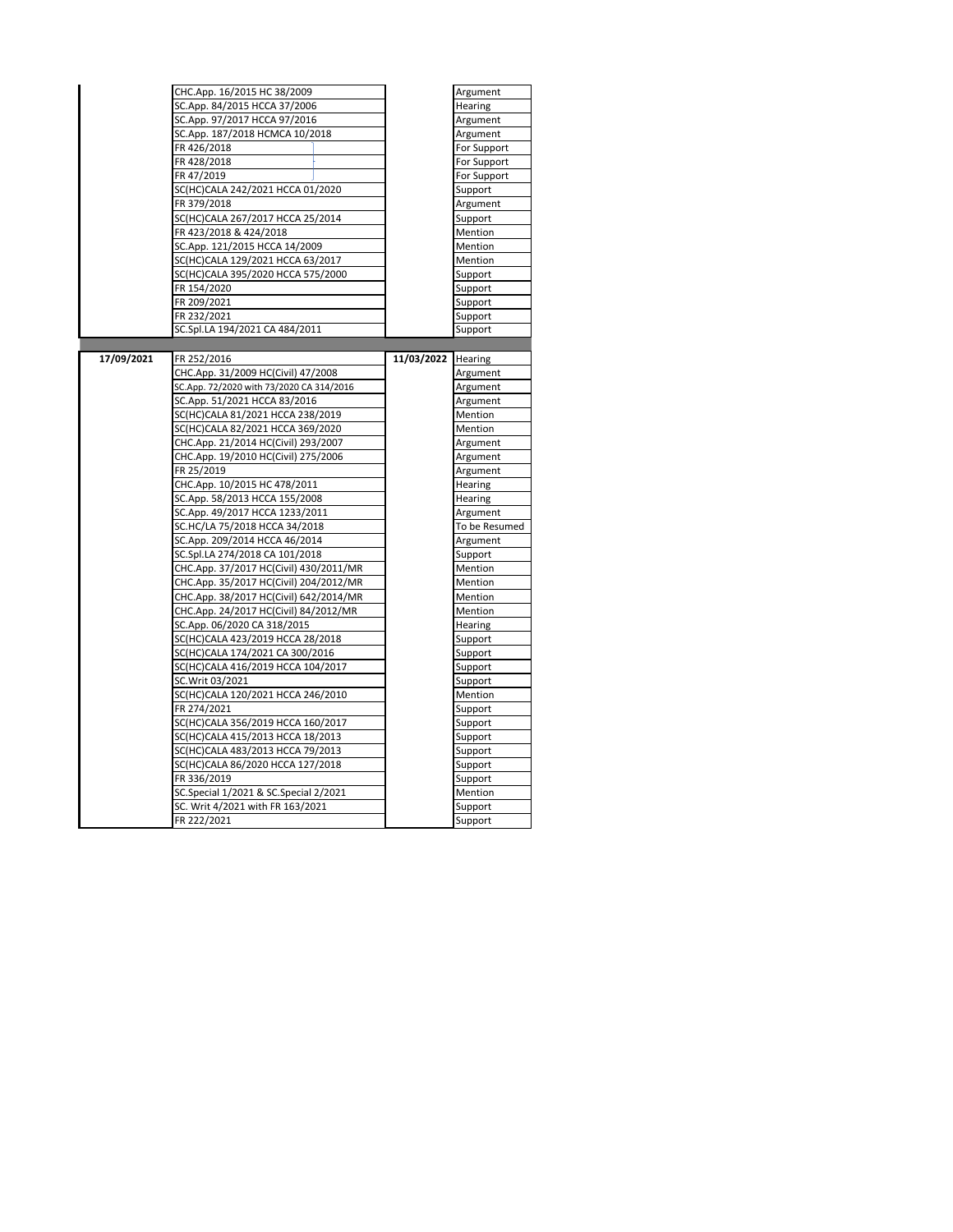| 21/09/2021 | FR 03/2019                                                        | 14/03/2022 Argument |                    |
|------------|-------------------------------------------------------------------|---------------------|--------------------|
|            | SC.App. 27/2012 CA 11/99                                          |                     | Argument           |
|            | SC.App. 120/2013 CA 388/2007                                      |                     | Argument           |
|            |                                                                   |                     |                    |
|            | FR 374/2017                                                       |                     | Argument           |
|            | FR 350/2019                                                       |                     | Support            |
|            | FR 287/2020                                                       |                     | Support            |
|            | FR 310/2016                                                       |                     | Argument           |
|            | SC(HC)CALA 223/2021 HCCA 09/2018                                  |                     | Support            |
|            | FR 90/2020, 101/2020, 102/2020, 105/2020 &                        |                     |                    |
|            |                                                                   |                     |                    |
|            | 228/2020                                                          |                     | Support            |
|            | SC(HC)CALA 84/2021 HCCA 03/2020                                   |                     | Support            |
|            | SC(HC)CALA 511/2019 HCCA 27/2018                                  |                     | Support            |
|            | SC.App. 105/2020 CHC 84/2018                                      |                     | Argument           |
|            | SC(HC)CALA 150/2019 HCCA 120/2010                                 |                     | Support            |
|            | SC.Spl.LA 371/2019 CA 656/99                                      |                     | Support            |
|            |                                                                   |                     |                    |
|            | FR 156/2020                                                       |                     | Support            |
|            | SC(HC)CALA 374/2020 HCCA 91/2018                                  |                     | Support            |
|            | SC CHC 25/2015 HC (Civil) 212/2009                                |                     | Sup. For. Sub      |
|            | SC(HC)CALA 121/2019 HCCA 41/2012                                  |                     | Support            |
|            | FR 226/2021                                                       |                     | Support            |
|            |                                                                   |                     |                    |
| 22/09/2021 | SC.App.118/2019 HCCA 160/2011                                     | 15/03/2022 Argument |                    |
|            | FR 74/2020                                                        |                     | Argument           |
|            | SC.App. 90/2017 HCCA 175/2009                                     |                     | Hearing            |
|            |                                                                   |                     |                    |
|            | FR 169/2020                                                       |                     | Argument           |
|            | SC(HC)CALA 219/2021 HCCA 187/2011                                 |                     | Support            |
|            | SC.Spl.LA 53/2019 HC 214/2016                                     |                     | Support            |
|            | SC.App. 78/2012 CA 57/2003                                        |                     | Hearing            |
|            | SC.App. 160/2016 HCCA 161/2003                                    |                     | Argument           |
|            | FR 166/2021                                                       |                     | Support            |
|            | SC(HC)CALA 170/2020 HCCA 150/2019                                 |                     | Support            |
|            | FR 230/2020                                                       |                     | Support            |
|            |                                                                   |                     |                    |
|            | FR 190/2021                                                       |                     | Support            |
|            | FR 14/2021                                                        |                     | Support            |
|            | FR 350/2020                                                       |                     | Support            |
|            |                                                                   |                     |                    |
|            | SC(HC)CALA 191/2021 HCCA 203/2014                                 |                     | Support            |
|            | SC.HC/LA 48/2021 HC(Civil) 160/2020                               |                     | Support            |
|            |                                                                   |                     |                    |
| 23/09/2021 | SC.App. 83/2019 HCCA 66/2013                                      | 16/03/2022 Argument |                    |
|            |                                                                   |                     |                    |
|            | SC.App. 153/2016 HCCA 57/2008                                     |                     | Hearing            |
|            | SC.App. 79/2020 HCCA 146/2012                                     |                     | Argument           |
|            | SC.Spl.LA 205/2020 CA 423/2017                                    |                     | Support            |
|            | SC.App. 21/2016 HCCA 18/2008                                      |                     | Argument           |
|            | SC.App. 49/2013 HCCA 516/2008                                     |                     | Argument           |
|            | SC.Spl.LA 426/2019 CA 250-252/2015                                |                     | Support            |
|            | SC.App. 191/2017 HCA 01/2013                                      |                     | To be Resumed      |
|            |                                                                   |                     |                    |
|            | SC(HC)CALA 377/2017 HCCA 147/2016                                 |                     | Support            |
|            | SC(HC)CALA 10/2017 HCCA 351/2015                                  |                     | Support            |
|            | FR 160/2020                                                       |                     | Support            |
|            | SC.App. 96/2020 HCCA 122/2016                                     |                     | Argument           |
|            | CHC.App. 25/2011 HC(Civil) 86/2004                                |                     | Argument           |
|            | SC.App.145/2017 HCCA 93/2012                                      |                     | Sup. For Sub       |
|            | SC.Spl.LA 200/2019 HC 2442/2018                                   |                     | Support            |
|            |                                                                   |                     |                    |
|            | SC(HC)CALA 232/2021 HCCA 27/2019                                  |                     | Support            |
|            | SC(HC)CALA 290/2019 HCCA 46/2013                                  |                     | Support            |
|            |                                                                   |                     |                    |
| 24/09/2021 | SC.App. 10/2015 HCCA 107/2001                                     | 18/03/2022          | Argument           |
|            | SC.App. 81/2009 CA 373/2000                                       |                     | Hearing            |
|            | SC.App. 68/2019 HCCA 201/2009                                     |                     | Argument           |
|            | SC.App. 51/2019 HCCA 127/2014                                     |                     | Argument           |
|            | SC.App. 131/2019 HC 18/2016                                       |                     | Argument           |
|            | SC.App. 24/2021 HC 514/2014                                       |                     | Hearing            |
|            | SC.App. 180/2018 HCCA 02/2015                                     |                     | Hearing            |
|            | SC(HC)CALA 442/2018 HCCA 75/2014                                  |                     | Support            |
|            | SC.Spl.LA 69/2021 CA 353/2019                                     |                     | Support            |
|            |                                                                   |                     |                    |
|            | SC(HC)CALA 20/2021 HCCA 28/2019                                   |                     | Support            |
|            | SC(HC)CALA 04/2020 HCCA 87/2014<br>SC.Spl.LA 388/2018 CA 142/2016 |                     | Support<br>Support |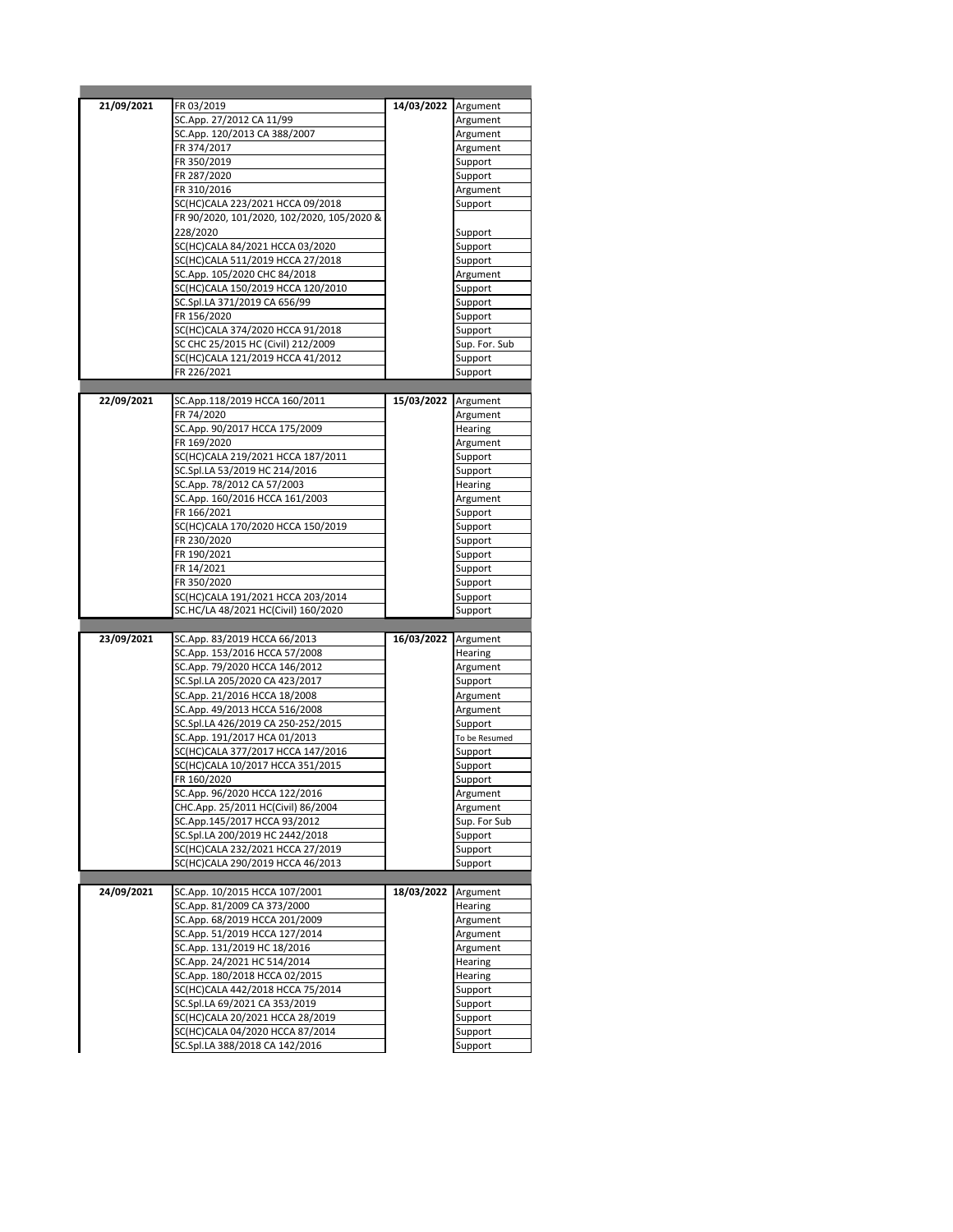| 27/09/2021 | FR 207/2015                                                          | 21/03/2022 Hearing |                    |
|------------|----------------------------------------------------------------------|--------------------|--------------------|
|            | SC.App. 84/2020 HCCA 159/2018                                        |                    | Hearing            |
|            | SC(HC)CALA 215/2020 HCCA 96/2018                                     |                    | Support            |
|            | SC.Spl.LA 342/2018 with 343/2018 &                                   |                    |                    |
|            | 113/2020 CA 09/2017, 05/2017 & 02/2014                               |                    | Support            |
|            | SC.App. 81/2011 CA 960/99                                            |                    | Argument           |
|            | CHC 20/2012 HC(Civil) 200/2000                                       |                    | Argument           |
|            | SC(HC)CALA 353/2019 HCCA 54/2017                                     |                    | Support            |
|            | SC(HC)CALA 90/2021 HCCA 65/2019                                      |                    |                    |
|            | SC(HC)CALA 91/2021 HCCA 66/2019                                      |                    | Support            |
|            | SC.App. 112/2014 HCCA 06/2007                                        |                    | Argument           |
|            | SC.App. 02/2012 HCCA 110/2002                                        |                    | Argument           |
|            | FR 112/2021                                                          |                    | Argument           |
|            | SC.App. 16/2021 HC 85/2014                                           |                    | Argument           |
|            | SC(HC)CALA 86/2021 HCCA 64/2019                                      |                    | Support            |
|            | FR 156/2021                                                          |                    | Support            |
|            | FR 201/2020 & 205/2020                                               |                    | Support            |
|            | SC(HC)CALA 93/2021 HCCA 10/2018                                      |                    | Support            |
|            | SC.App. 139/2015 with 140/2015                                       |                    |                    |
|            | HC 368/2015, 367/2012                                                |                    | Hearing            |
|            | SC(HC)CALA 410/2020 HCCA 42/2019                                     |                    | Support            |
|            | SC(HC)CALA 231/2019 HCCA 122/2013                                    |                    | Sup. For Sub       |
|            | SC.App. 184/2019 CA 122-123/2007                                     |                    | Argument           |
|            |                                                                      |                    |                    |
| 28/09/2021 | SC.App. 17/2017 HCCA 104/2005                                        | 22/03/2022         | Hearing            |
|            | FR 62/2019                                                           |                    | Argument           |
|            | SC.App. 126/2017 CA 774/2000                                         |                    | Argument           |
|            | CHC.App. 19/2002 HC(Civil) 174/96                                    |                    | Argument           |
|            | SC.Spl.LA 168/2021 CA 236/2018                                       |                    | Support            |
|            | SC.Spl.LA 76/2019 CA 254/2015                                        |                    | Support            |
|            | SC.HC/LA 88/2020 HCCA 123/2018                                       |                    | Argument           |
|            | FR 59/2020, 60/2020, 61/2020, 63/2020 &                              |                    |                    |
|            | 64/2020                                                              |                    | Support            |
|            | SC.Spl.LA 77/2021 CA 253/2019                                        |                    | Support            |
|            | SC.Spl.LA 123/2020 LTA 13/2019                                       |                    | Support            |
|            | FR 54/2021                                                           |                    | Hearing            |
|            | SC(HC)CALA 207/2021 HCCA 24/2019<br>SC(HC)CALA 224/2021 HCCA 68/2018 |                    | Support            |
|            | SC.App. 180/2016 HCCA 34/2014                                        |                    | Support<br>Support |
|            | FR 217/2021                                                          |                    | Support            |
|            |                                                                      |                    |                    |
| 29/09/2021 | FR 05/2019                                                           | 23/03/2022         | Argument           |
|            | FR 449/2019                                                          |                    | Support            |
|            | SC.App. 184/2016 HC 64/2013                                          |                    | Hearing            |
|            | SC.App. 04/2020 HC 28/2015                                           |                    | Argument           |
|            | SC.App. 168/2019 HCCA 78/2018                                        |                    | Hearing            |
|            | SC.App. 119/2020 CA 1130/99                                          |                    | Hearing            |
|            | SC.Spl.LA 230/2019 CA 243/2010                                       |                    | Support            |
|            | SC.Spl.LA 229/2020 CA 33/2017                                        |                    | Support            |
|            | SC.Spl.LA 150/2020 CA 54/2016                                        |                    | Support            |
|            | SC(HC)CALA 231/2021HCCA 80/2019                                      |                    | Support            |
|            | SC(HC)CALA 360/2020 HCCA 66/2017                                     |                    | Support            |
|            | FR 197/2021                                                          |                    | Support            |
|            | FR 199/2021                                                          |                    | Support            |
|            | SC.App. 130/2011 CA 578/2007                                         |                    | Hearing            |
|            | SC(HC)CALA 477/2019 HCCA 13/2018                                     |                    | Support            |
|            | SC.HC/LA 16/2020 CHC 619/2017                                        |                    | Support            |
|            | FR 207/2020                                                          |                    | Support            |
|            | SC(HC)CALA 167/2021 HCCA 208/2019                                    |                    | Mention            |
|            | FR 299/2019                                                          |                    | Support            |
|            | SC.Spl.LA 177/2020 CA 145/2018                                       |                    | Support            |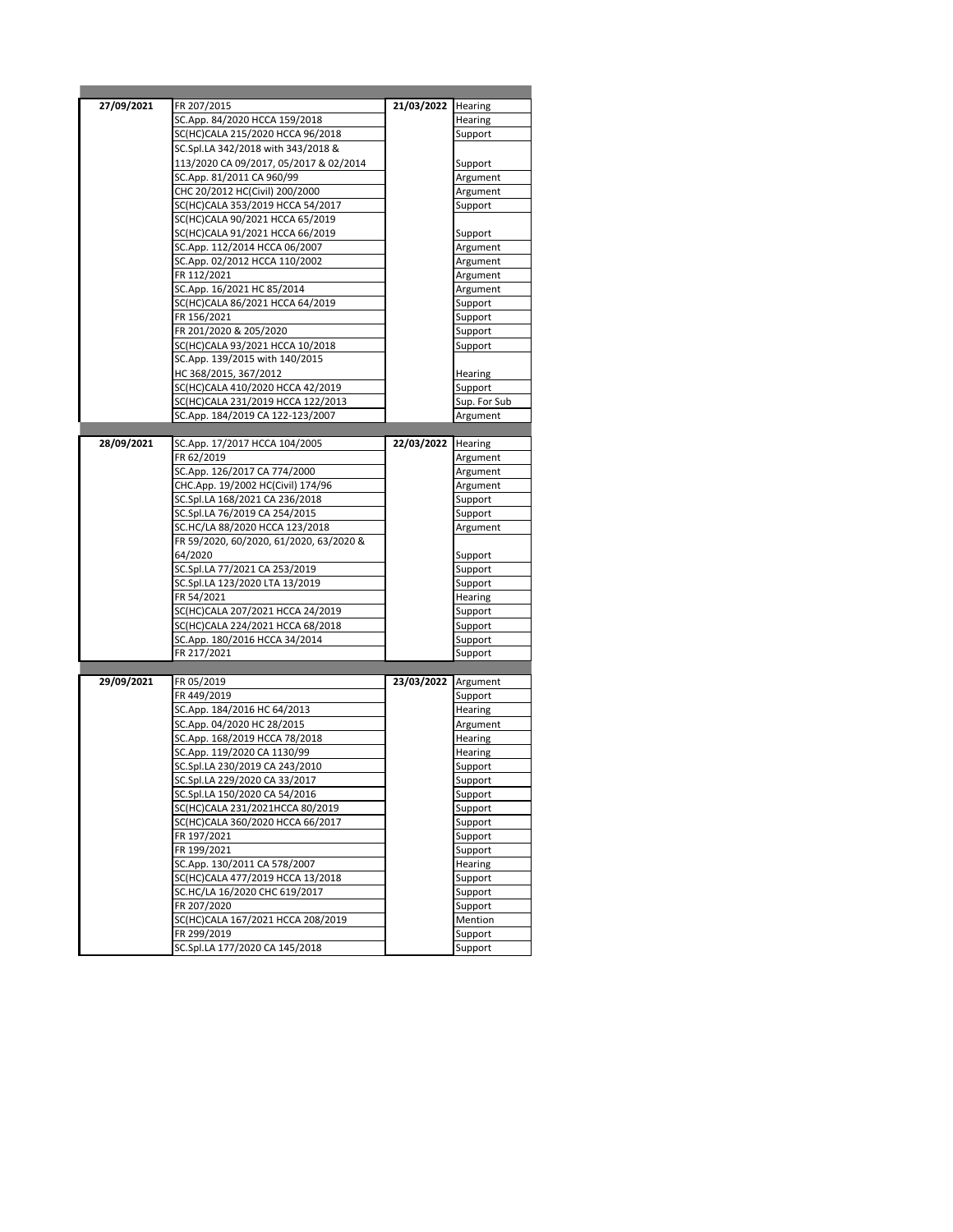| 30/09/2021 | FR 06/2019                                  | 24/03/2022 Argument |                     |
|------------|---------------------------------------------|---------------------|---------------------|
|            | SC.App. 128/2015 HCCA 42/2010               |                     | Argument            |
|            | SC.App. 219/2016 HC(Civil) 120/2014         |                     | Argument            |
|            | SC(HC)CALA 225/2016 HCCA 69/2014            |                     | Support             |
|            | CHC.App.06/2013 HC(Civil) 224/2000          |                     | Argument            |
|            |                                             |                     |                     |
|            | SC.HC/LA 10/2021 HC 26/2018                 |                     | Argument            |
|            | SC.App. 03/2020 HCCA 33/2016                |                     | To be Resumed       |
|            | FR 166/2020                                 |                     | Support             |
|            | SC.Spl.LA 170/2020 CA 224/2018              |                     | Support             |
|            | SC.App. 22/2019 HCCA 41/2017                |                     | Hearing             |
|            | SC(HC)CALA 408/2020 HCCA 18/2017            |                     | Support             |
|            | Sc.App. 108/2020 with CALA 294/2017 HCCA    |                     |                     |
|            | 71/2012                                     |                     | Argument            |
|            | SC(HC)CALA 291/2020 HCCA 15/2015            |                     | <b>Tobe Resumed</b> |
|            | SC.HC/LA 102/2020 CHC 102/2019              |                     | Support             |
|            |                                             |                     |                     |
|            | FR49/2020                                   |                     | Support             |
|            | FR 37/2021                                  |                     | Support             |
|            |                                             |                     |                     |
| 01/10/2021 | FR 10/2019                                  | 25/03/2021 Argument |                     |
|            | SC.App. 186/2019 HCCA 08/2016               |                     | Argument            |
|            | SC.App. 160/2014 HCCA 159/2004              |                     | Hearing             |
|            | FR 200/2018                                 |                     | Hearing             |
|            | SC(HC)CALA 296/2019 HCCA626/2005            |                     | Support             |
|            | SC(HC)CALA 172/2021 HCCA 06/2019            |                     | Support             |
|            |                                             |                     |                     |
|            | CHC.App. 74/2013 HC(Civil) 412/2019         |                     | Hearing             |
|            | SC.Spl.LA 49/2020 CA 23/2015                |                     | Support             |
|            | SC.App. 128/2012 HCCA 448/2007              |                     | Argument            |
|            | FR 155/2009                                 |                     | Hearing             |
|            | SC.Spl.LA 05/2020 HC 10/2016                |                     | Support             |
|            | CHC.App. 05/2007 HC(Civil) 139/2001         |                     | Argument            |
|            | SC.App. 33/2019 with 34/2019                |                     |                     |
|            | HCCA 155/2017, 156/2017                     |                     | To be Resumed       |
|            | SC.Spl.LA 75/2021 HC 211/2018               |                     | Support             |
|            | FR 234/2021                                 |                     | Support             |
|            |                                             |                     |                     |
|            | SC.HC/LA 45/2021 HC(Civil) 25/2021          |                     | Support             |
|            | SC(HC)CALA 278/2019 HCCA 227-228/2018       |                     | Support             |
|            | SC.App. 69/2012 HCCA 24/2006                |                     | Sup.for Sub.        |
|            | SC(HC)CALA 178/2021 HCCA 269/2019           |                     | Support             |
|            |                                             |                     |                     |
|            |                                             |                     |                     |
| 04/10/2021 | SC.App. 155/2019-156/2019 CA 20/2013        | 28/03/2022          | Argument            |
|            | FR 11/2019                                  |                     | Argument            |
|            |                                             |                     |                     |
|            | FR 325/2015                                 |                     | Hearing             |
|            | SC.App. 120/2016 HC 92/2009                 |                     | Hearing             |
|            | SC(HC)CALA 76/2021 HCCA 88/2014             |                     | Support             |
|            | SC(HC)CALA 375/2020 HCCA 88/2014            |                     | Support             |
|            | SC(HC)CALA 143/2018 HCCA 1747/2017          |                     | Support             |
|            | FR 414/2016                                 |                     | Argument            |
|            | SC.App. 197/2015 CA 1114/98                 |                     | Hearing             |
|            | SC.App. 74/2018 HCCA 101/2015               |                     | Argument            |
|            | SC(HC)CALA 269/2017 HCCA 11/2014            |                     | Support             |
|            | SC(HC)CALA 194/2020 HCCA 139/2017           |                     | Support             |
|            | FR 256/2019 with 257/2019                   |                     |                     |
|            | FR 479/2012                                 |                     | Support             |
|            |                                             |                     | F/Hearing           |
|            | FR 201/2021                                 |                     | Support             |
|            | FR 291/2013                                 |                     | Argument            |
|            |                                             |                     |                     |
| 05/10/2021 | SC.App. 155/2012 HCCA 286/93                | 29/03/2022 Argument |                     |
|            | SC.Contempt 05/2018                         |                     | Support             |
|            | CHC.App. 12/2014-12A/2014                   |                     |                     |
|            | HC(Civil)256/2005                           |                     | Argument            |
|            | FR 87/2021                                  |                     | Support             |
|            | SC(HC)CALA 365/2019 HCCA 14/2018            |                     | Support             |
|            | FR 294/2020, FR 295/2020 & 296/2020         |                     | Hearing             |
|            |                                             |                     |                     |
|            | SC.HC/LA 48/2019 HC 68/2017                 |                     | Support             |
|            | SC.Spl.LA 90/2021 CA 109/2013               |                     | Support             |
|            | SC(HC)CALA 297/2020 HCCA 19/2018            |                     | Support             |
|            | FR 248/2018                                 |                     | Argument            |
|            | SC(HC)CALA 399/2020 HCCA 178/2018           |                     | Mention             |
|            | SC.Spl.LA 465/2019 CA 75/2015               |                     | Support             |
|            | FR 277/2017                                 |                     | Argument            |
|            | SC.App. 248/2017 HCCA 279/2009              |                     | Hearing             |
|            | SC.HC/LA 106/2020 HC(Civil) 754/2018        |                     | Support             |
|            |                                             |                     |                     |
|            | SC.Spl.LA 88/2019 CA 58/2020<br>FR 194/2020 |                     | Support<br>Support  |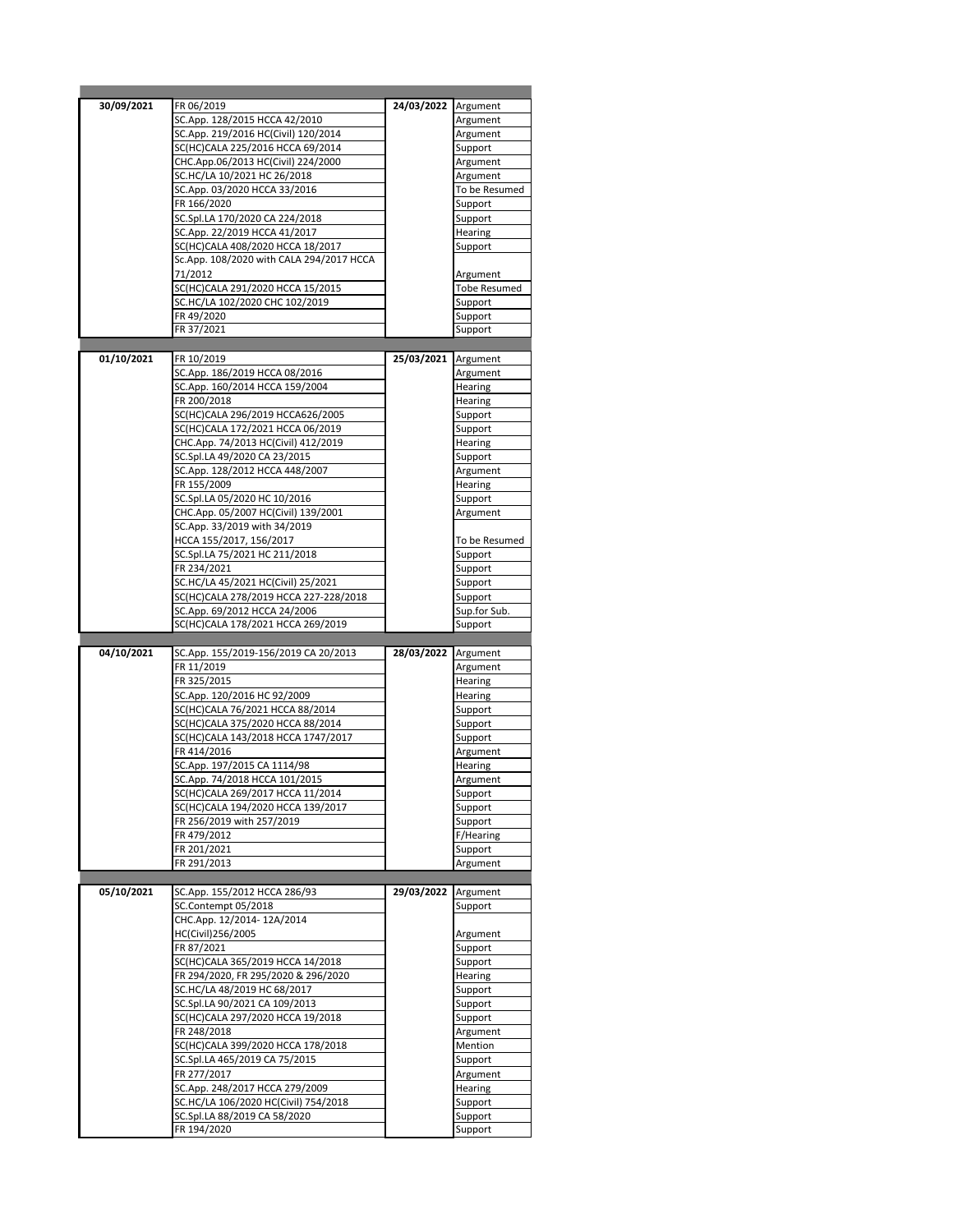| 06/10/2021 | FR 26/2019                                                            | 30/03/2022 Argument |                      |
|------------|-----------------------------------------------------------------------|---------------------|----------------------|
|            | SC.App. 174/2015 HCCA 60/2004                                         |                     | Argument             |
|            | SC(HC)CALA 460/2019 HCCA 219/2011                                     |                     | Support              |
|            | SC.App. 184/2018 with 185/2018 HCCA                                   |                     |                      |
|            | 63/2008                                                               |                     | Argument             |
|            | SC.App. 235/2016 HCCA 111/2006                                        |                     | Argument             |
|            | FR 07/2021                                                            |                     | Support              |
|            | SC(HC)CALA 144/2010 HCCA 89/2018                                      |                     | Support              |
|            | FR 48/2020                                                            |                     | Argument             |
|            | SC(HC)CALA 228/2021 HCCA 36/2020                                      |                     | Support              |
|            | SC(HC)CALA 27/2020 HCCA 26/2017                                       |                     | Support              |
|            | SC.App. 49/2019 HCCA 70/2014                                          |                     | Argument             |
|            | CHC.App. 85/2014 HC(Civil) 516/2010                                   |                     | Hearing              |
|            | FR 402/2013                                                           |                     | Argument             |
|            | FR 142/2021                                                           |                     | Support              |
|            |                                                                       |                     |                      |
| 07/10/2021 | FR 214 A/2018                                                         | 31/03/2022 Argument |                      |
|            | SC.Spl.LA 01/2021 HC 40/2019                                          |                     | Support              |
|            | SC.App. 21/2021 CA 238-239/2013                                       |                     | Argument             |
|            | SC.Spl.LA 250/2020 CA 209/2015                                        |                     | Support              |
|            | SC(HC)CALA 271/2019 HCCA 22/2018                                      |                     | Support              |
|            | SC.App. 124/2014 HCCA 65/2003                                         |                     | Hearing              |
|            | SC.Spl.LA 231/2019 CA 89/2017                                         |                     | Support              |
|            | SC(HC)CALA 34/2021 HCCA 155/2015                                      |                     | Support              |
|            | SC(HC)CALA 159/2020 HCCA 50/2018                                      |                     | Support              |
|            | SC.App. 01/2017 HCCA 104/2008                                         |                     | Argument             |
|            | SC.HC/LA 67/2018 HC 93/2015                                           |                     | Support              |
|            | SC(HC)CALA 252/2020 HCCA 31/2018                                      |                     | Support              |
|            | FR 104/2021                                                           |                     | Support              |
|            |                                                                       |                     |                      |
|            | SC(HC)CALA 110/2020 HCCA 31/2017                                      |                     | Mention              |
|            | FR 263/2021                                                           |                     | Support              |
|            | FR 59/2021                                                            |                     | Mention              |
|            |                                                                       |                     |                      |
| 08/10/2021 | SC.Spl.LA 80/2021 HC 66/2019                                          | 01/04/2022 Support  |                      |
|            | SC.App. 141/2016 HCCA 124/2009                                        |                     | Argument             |
|            | SC(HC)CALA 365/2020 HCCA 10/2018                                      |                     | Support              |
|            | SC(HC)CALA 145/2021 HCCA 189/2014                                     |                     | Support              |
|            | SC(HC)CALA 171/2021 HCCA 10/2019                                      |                     | Support              |
|            | SC.Spl.LA 111/2019 CA 223/2006                                        |                     | Support              |
|            | SC.Spl.LA 445/2018 CA 98/2018                                         |                     | Support              |
|            | SC(HC)CALA 56/2021 HCCA 80/2017                                       |                     | Hearing              |
|            | FR 56/2021                                                            |                     | Mention              |
|            | SC.App. 109/2014 HCCA 49/2009                                         |                     | Argument             |
|            | SC.App. 89/2018 CA 702/89                                             |                     | Argument             |
|            | FR 380/2018 with 384/2018                                             |                     | Support              |
|            | SC.Spl.LA 310/2018 CA 208/2005                                        |                     | Support              |
|            | FR 38/2021                                                            |                     | Support              |
|            | SC.App. 107/2017 HCCA 135/2011                                        |                     | Hearing              |
|            | SC(HC)CALA 358/2020 HCCA 106/2018                                     |                     | Support              |
|            | SC(HC)CALA 359/2020 HCCA 107/2018                                     |                     | Support              |
|            |                                                                       |                     | Support              |
|            | SC(HC)CALA 245/2021 HCCA 56/2019<br>SC(HC)CALA 247/2021 HCCA 115/2019 |                     |                      |
|            | FR 04/2019                                                            |                     | Support<br>Argument  |
|            | FR 84/2018                                                            |                     | Argument             |
|            | FR 01/2020                                                            |                     |                      |
|            | SC.App. 07/2020 HCCA 17/2016                                          |                     | Argument<br>Argument |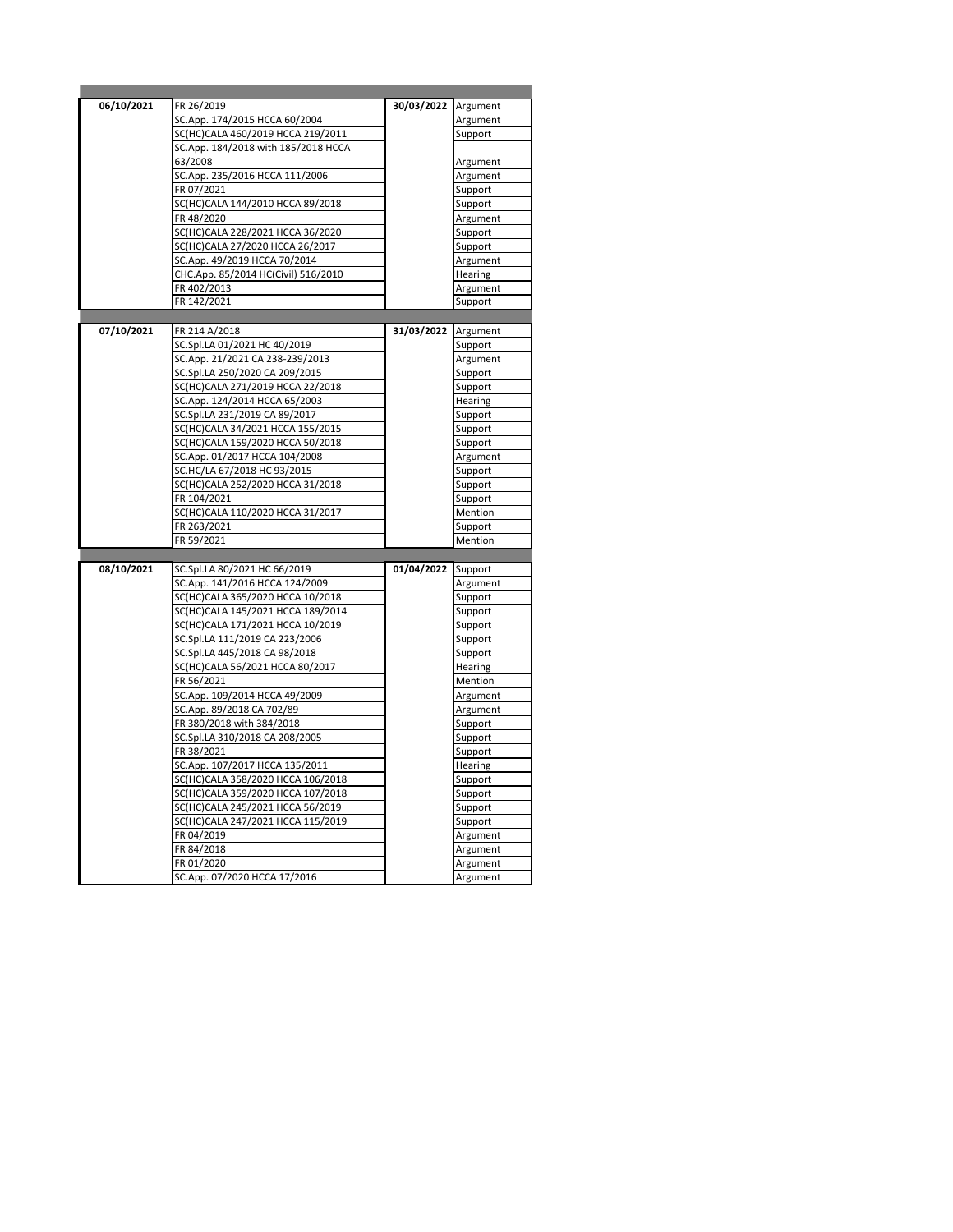| 11/10/2021 | SC(HC)CALA 638/2016 HCCA 376/2002        | 04/04/2022 Support  |                |
|------------|------------------------------------------|---------------------|----------------|
|            | SC.Spl.LA 234/2020 CA 136/2015           |                     |                |
|            | SC.Spl.LA 235/2020 CA 137/2015           |                     | Support        |
|            | SC.Spl.LA 60/2020 CA 457/2011            |                     | Support        |
|            | CHC.App. 24/2015 HC(Civil) 314/2011      |                     | Argument       |
|            | CHC.App. 56/2012 HC(Civil) 232/2004      |                     | Hearing        |
|            |                                          |                     |                |
|            | SC.App. 89/2020 HCCA 144/2016            |                     | Argument       |
|            | SC.App. 07/2015 HC 25/2004               |                     | Hearing        |
|            | SC.App. 112/2020 HCCA 29/2018            |                     | Argument       |
|            | FR 327/2015                              |                     | Argument       |
|            | SC.App. 54/2020 HCCA 114/2013            |                     | Argument       |
|            |                                          |                     |                |
|            | SC(HC)CALA 398/2020 HCCA 140/2018        |                     | Support        |
|            | SC(HC)CALA 253/2020 HCCA 183/2017        |                     | Support        |
|            | SC.Spl.LA 233/2020 HC 01/2019            |                     | Support        |
|            | SC.HC/LA 73/2020 HC(Civil) 31/2018       |                     | Argument       |
|            | SC.Spl.LA 46/2021 HC 5604/AP             |                     |                |
|            |                                          |                     | Support        |
|            | SC.App. 213/2017 HCCA 32/2008            |                     | Hearing        |
|            | CHC.App. 18/2018 HC(Civil) 44/2014       |                     | Argument       |
|            | FR 169/2019                              |                     | Support        |
|            | FR 254/2021                              |                     | Support        |
|            | SC(HC)CALA 251/2021 HCCA 51/2020         |                     |                |
|            |                                          |                     | Support        |
|            | SC(HC)CALA 250/2021 HCCA 50/2020         |                     | Support        |
|            | SC.Spl.LA 212/2021 CA 243/2015           |                     | Support        |
|            | FR 279/2021                              |                     | Support        |
|            | FR 286/2021                              |                     | Support        |
|            |                                          |                     |                |
|            |                                          |                     |                |
| 12/10/2021 | FR 452/2016                              | 05/04/2022 Argument |                |
|            | FR 358/2013                              |                     | Support        |
|            | SC.App. 66/2013 CA 878/2007              |                     | <b>Hearing</b> |
|            | SC.HC/LA 33/2020 HC 82/2011              |                     | Support        |
|            | FR 490/2019                              |                     |                |
|            |                                          |                     | Support        |
|            | SC.App. 138/2019 CA 277/2007             |                     | Argument       |
|            | SC(HC)CALA 218/2021 HCCA 61/2015         |                     | Support        |
|            | SC.App. 40/2017 CA 88/2013               |                     | Hearing        |
|            | FR 465/2019                              |                     | Support        |
|            | FR 108/2021                              |                     |                |
|            |                                          |                     | Support        |
|            | SC.Spl.LA 92/2019 CA 352/2015            |                     | Support        |
|            | FR 259/2019                              |                     | Support        |
|            |                                          |                     |                |
|            | SC.HC/LA 103/2020 HC(Civil) 408/2017     |                     |                |
|            |                                          |                     | Support        |
|            | FR 80/2020                               |                     | Hearing        |
|            | SC.HC/LA 77/2020 HC(Civil) 76/2016       |                     | Support        |
|            | SC(HC)CALA 240/2021 HCCA 60/2016         |                     | Support        |
|            | SC.HC/LA 69/2020 HCALT 23/2018           |                     | Support        |
|            | FR 195/2020                              |                     | Support        |
|            |                                          |                     |                |
|            | FR 17/2021                               |                     | Support        |
|            | FR 371/2020                              |                     | Support        |
|            |                                          |                     |                |
| 13/10/2021 | SC.HC/LA 93/2017 HC 24/2011              | 06/04/2022 Mention  |                |
|            | FR 367/2013                              |                     | Argument       |
|            |                                          |                     |                |
|            | SC(HC)CALA 226/2020 HCCA 40/2018         |                     | Support        |
|            | FR 73/2007                               |                     | Hearing        |
|            | SC.App. 47/2020 HCCA 61/2014             |                     | Argument       |
|            | SC.Spl.LA 143/2019 CA 24/2015            |                     | Support        |
|            | SC(HC)CALA 160/2020 HCCA 138/2015        |                     | Support        |
|            | SC(HC)CALA 125/2021 HCCA 21/2019         |                     | Support        |
|            |                                          |                     |                |
|            | SC.Spl.LA 290/2018                       |                     | Support        |
|            | SC(HC)CALA 357/2020 HCCA 66/2018         |                     | Mention        |
|            | SC.HC/LA 315/2020 HCCA 33/2017           |                     | Support        |
|            | SC.Spl.LA 299/2019 CA 182/2013           |                     | Support        |
|            |                                          |                     |                |
|            | SC.HC/LA 61/2020 CHC 730/2019 SC.HC/LA   |                     |                |
|            |                                          |                     |                |
|            | 62/2020 with HC/LA 63/2020 HCCA 731/2019 |                     | Support        |
|            | SC.App. 136/2018 HCCA 493/2012           |                     | Argument       |
|            | FR 259/2016                              |                     | Hearing        |
|            | SC(HC)CALA 237/2021 HCCA 40/2012         |                     | Support        |
|            | SC(HC)CALA 225/2021 HCCA 11/2018         |                     | Support        |
|            |                                          |                     |                |
|            | SC(HC)CALA 97/2020 HCCA 68/2018          |                     | Support        |
|            | FR 187/2021                              |                     | Support        |
|            | SC.Spl.LA 237/2020 CA 260/2007           |                     | Support        |
|            | FR 49/2019 & 50/2019                     |                     | Argument       |
|            | FR 271/2021                              |                     | Support        |
|            | FR 18/2020                               |                     | Argument       |